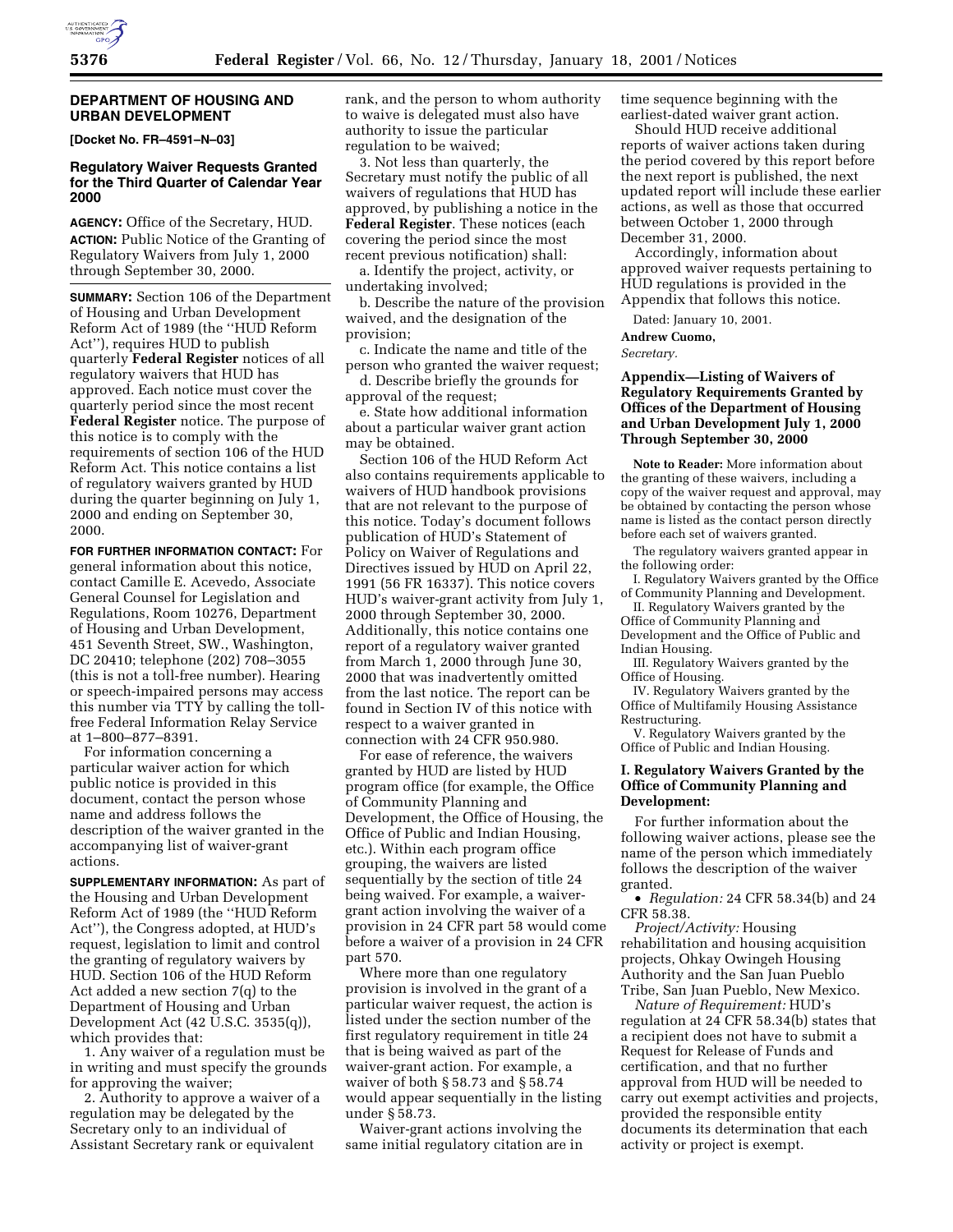Additionally, 24 CFR 58.38 requires the responsible entity to maintain a written record of the environmental review for each project. This document will be designated the Environmental Review Record, which shall contain all environmental review documents, public notices and written determinations or environmental findings required by part 58, decision making and actions pertaining to a particular project.

*Granted By:* Cardell Cooper, Assistant Secretary for Community Planning and Development.

*Date Granted:* July 28, 2000. *Reason Waived:* HUD determined that there was good cause for the waiver. The Ohkay Owingeh Housing Authority made several errors during the environmental review and clearance process required by 24 CFR part 58 that resulted in the Housing Authority obligating and expending grant funds for the project before a determination by the San Juan Pueblo that the activities were exempt. HUD made a determination that there was no statutory or regulatory provision that would have prevented conversion of these activities to exempt. Therefore, this waiver was needed in order to permit the San Juan Pueblo to complete the environmental review process by documenting that the activities are exempt under 24 CFR part 58, after the obligation of HUD funds. HUD also determined that no environmental degradation resulted from the regulatory noncompliance and that no mitigation activities would be necessary since no environmental damage or potential problems were identified. Considering the above, HUD determined that a waiver of the regulatory requirements would maintain the integrity of HUD's environmental review process and was consistent with Executive Order 12084 that encourages flexibility in the consideration of waiver requests from tribal governments.

*Contact:* Bruce Knott, Director, Office of Grants Evaluation, National Office of Native American Programs (ONAP), Department of Housing and Urban Development, 1999 Broadway—Suite 3390, Denver, Colorado 80202, Telephone: (303) 675–1600.

• *Regulation:* 24 CFR 91.520.

*Project/Activity:* The County of Essex, New Jersey requested a waiver of the submission deadline for the County's 1999 CAPER.

*Nature of Requirement:* HUD's regulation at 24 CFR 91.520 requires each grantee to submit a performance report to HUD within 90 days after the close of the grantee's program year.

*Granted By:* Cardell Cooper, Assistant Secretary for Community Planning and Development.

*Date Granted:* August 25, 2000. *Reason Waived:* HUD determined that there was good cause for the waiver. The County requested the waiver because of difficulties resulting from medical emergencies experienced by the Acting Director and staff responsible for Consolidated Annual Performance Evaluation Report (CAPER) preparation.

*Contact:* Cornelia Robertson-Terry, Office of Community Planning and Development, Department of Housing and Urban Development, 451 Seventh Street, SW., Room 7152, Washington, DC 20410; telephone (202) 708–2565.

• *Regulation:* 24 CFR 91.520. *Project/Activity:* The City of Cumberland, Maryland requested a waiver of the submission deadline for the City's 1999 CAPER.

*Nature of Requirement:* HUD's regulation at 24 CFR 91.520 requires each grantee to submit a performance report to HUD within 90 days after the close of the grantee's program year.

*Granted By:* Cardell Cooper, Assistant Secretary for Community Planning and Development.

*Date Granted:* August 25, 2000. *Reason Waived:* HUD determined that there was good cause for the waiver. The City requested the waiver because the lead person responsible for completing the CAPER, as well as inputting data in IDIS, has been summoned for jury duty in Federal District Court for the next four months.

*Contact:* Cornelia Robertson-Terry, Office of Community Planning and Development, Department of Housing and Urban Development, 451 Seventh Street, SW., Room 7152, Washington, DC 20410; telephone (202) 708–2565.

• *Regulation:* 24 CFR 91.520. *Project/Activity:* The State of Nebraska requested a waiver of the submission deadline for the State's 1999 CAPER.

*Nature of Requirement:* HUD's regulation at 24 CFR 91.520 requires each grantee to submit a performance report to HUD within 90 days after the close of the grantee's program year.

*Granted By:* Cardell Cooper, Assistant Secretary for Community Planning and Development.

*Date Granted:* August 31, 2000. *Reason Waived:* HUD determined that there was good cause for the waiver. The State requested the waiver because of staff turnover and IDIS development delays that impacted the ability to comply with beneficiary reporting requirements.

*Contact:* Cornelia Robertson-Terry, Office of Community Planning and

Development, Department of Housing and Urban Development, 451 Seventh Street, SW., Room 7152, Washington, DC 20410; telephone (202) 708–2565.

• *Regulation:* 24 CFR 91.520.

*Project/Activity:* The County of Los Angeles, California requested a waiver of the submission deadline for the County's 1999 CAPER.

*Nature of Requirement:* HUD's regulation at 24 CFR 91.520 requires each grantee to submit a performance report to HUD within 90 days after the close of the grantee's program year.

*Granted By:* Cardell Cooper, Assistant Secretary for Community Planning and Development.

*Date Granted:* September 13, 2000. *Reason Waived:* HUD determined that there was good cause for the waiver. The County requested the waiver because of technical problems with the Community Development Commission's financial management system.

*Contact:* Cornelia Robertson-Terry, Office of Community Planning and Development, Department of Housing and Urban Development, 451 Seventh Street, SW., Room 7152, Washington, DC 20410; telephone (202) 708–2565.

• *Regulation:* 24 CFR 91.520.

*Project/Activity:* Baltimore County, Maryland requested a waiver of the submission deadline for the County's 1999 CAPER.

*Nature of Requirement:* HUD's regulation at 24 CFR 91.520 requires each grantee to submit a performance report to HUD within 90 days after the close of the grantee's program year.

*Granted By:* Cardell Cooper, Assistant Secretary for Community Planning and Development.

*Date Granted:* September 13, 2000. *Reason Waived:* HUD determined that there was good cause for the waiver. The County requested the waiver because of staff turnover and the need for additional time to allow new staff to become familiar with the CAPER submission process.

*Contact:* Cornelia Robertson-Terry, Office of Community Planning and Development, Department of Housing and Urban Development, 451 Seventh Street, SW., Room 7152, Washington, DC 20410; telephone (202) 708–2565.

• *Regulation:* 24 CFR 91.520.

*Project/Activity:* The City of San Angelo, Texas requested a waiver of the submission deadline for the City's 1999 CAPER.

*Nature of Requirement:* HUD's regulation at 24 CFR 91.520 requires each grantee to submit a performance report to HUD within 90 days after the close of the grantee's program year.

*Granted By:* Cardell Cooper, Assistant Secretary for Community Planning and Development.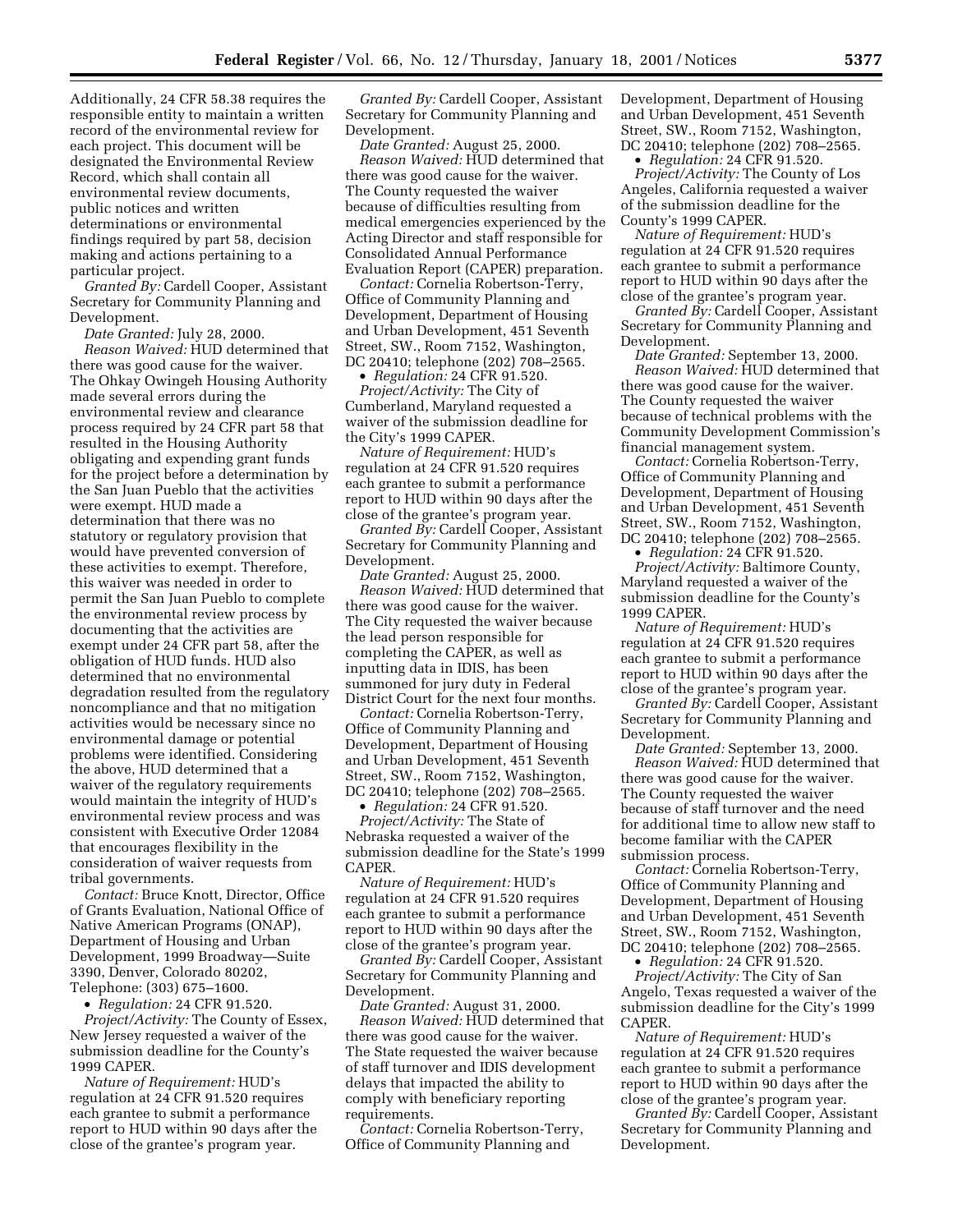*Date Granted:* September 13, 2000. *Reason Waived:* HUD determined that there was good cause for the waiver. The City requested the waiver because of staffing problems due to the resignation of one staff member and need for surgery by another staff member.

*Contact:* Cornelia Robertson-Terry, Office of Community Planning and Development, Department of Housing and Urban Development, 451 Seventh Street, SW., Room 7152, Washington, DC 20410; telephone (202) 708–2565.

• *Regulation:* 24 CFR 91.520.

*Project/Activity:* The City of Hamden, Connecticut requested a waiver of the submission deadline for the City's 1999 CAPER.

*Nature of Requirement:* HUD's regulation at 24 CFR 91.520 requires each grantee to submit a performance report to HUD within 90 days after the close of the grantee's program year.

*Granted By:* Cardell Cooper, Assistant Secretary for Community Planning and Development.

*Date Granted:* September 14, 2000. *Reason Waived:* HUD determined that there was good cause for the waiver. The City requested the waiver because the City is rebuilding records to eliminate inconsistencies in its 1998 CAPER. This effort has not allowed the staff to focus on preparing the current 1999 CAPER.

*Contact:* Cornelia Robertson-Terry, Office of Community Planning and Development, Department of Housing and Urban Development, 451 Seventh Street, SW., Room 7152, Washington, DC 20410; telephone (202) 708–2565.

• *Regulation:* 24 CFR 91.520.

*Project/Activity:* The City of Nashua, New Hampshire requested a waiver of the submission deadline for the City's 1999 CAPER.

*Nature of Requirement:* HUD's regulation at 24 CFR 91.520 requires each grantee to submit a performance report to HUD within 90 days after the close of the grantee's program year.

*Granted By:* Cardell Cooper, Assistant Secretary for Community Planning and Development.

*Date Granted:* September 27, 2000. *Reason Waived:* HUD determined that there was good cause for the waiver. The City requested the waiver because of staff turnover and the delay in receiving audited financial figures necessary for reconciliation.

*Contact:* Cornelia Robertson-Terry, Office of Community Planning and Development, Department of Housing and Urban Development, 451 Seventh Street, SW., Room 7152, Washington, DC 20410; telephone (202) 708–2565.

• *Regulation:* 24 CFR 91.520.

*Project/Activity:* The City of Portland, Oregon requested a waiver of the submission deadline for the City's 1999 CAPER.

*Nature of Requirement:* HUD's regulation at 24 CFR 91.520 requires each grantee to submit a performance report to HUD within 90 days after the close of the grantee's program year.

*Granted By:* Cardell Cooper, Assistant Secretary for Community Planning and Development.

*Date Granted:* September 27, 2000. *Reason Waived:* HUD determined that there was good cause for the waiver. The City requested the waiver as a result of recent staff turnover in the Portland Development Commission's CDBG staff. This did not provide sufficient time for the staff to review the CAPER reporting information and reconcile it with the City's records before the submission deadline.

*Contact:* Cornelia Robertson-Terry, Office of Community Planning and Development, Department of Housing and Urban Development, 451 Seventh Street, SW., Room 7152, Washington, DC 20410; telephone (202) 708–2565.

• *Regulation:* 24 CFR 91.520.

*Project/Activity:* The City of Vancouver, Washington requested a waiver of the submission deadline for the City's 1999 CAPER.

*Nature of Requirement:* 24 CFR 91.520 requires each grantee to submit a performance report to HUD within 90 days after the close of the grantee's program year.

*Granted By:* Cardell Cooper, Assistant Secretary for Community Planning and Development.

*Date Granted:* September 27, 2000. *Reason Waived:* HUD determined that there was good cause for the waiver. The City requested the waiver due to delays caused by changes in key personnel and the need to reprogram funds and correct data in IDIS to ensure accurate information.

*Contact:* Cornelia Robertson-Terry, Office of Community Planning and Development, Department of Housing and Urban Development, 451 Seventh Street, SW., Room 7152, Washington, DC 20410; telephone (202) 708–2565. • *Regulation:* 24 CFR 91.520.

*Project/Activity:* The City of Norwalk, California requested a waiver of the submission deadline for the City's 1999 CAPER.

*Nature of Requirement:* HUD's regulation at 24 CFR 91.520 requires each grantee to submit a performance report to HUD within 90 days after the close of the grantee's program year.

*Granted By:* Cardell Cooper, Assistant Secretary for Community Planning and Development.

*Date Granted:* September 27, 2000. *Reason Waived:* HUD determined that there was good cause for the waiver. The City requested additional time for preparing the CAPER due to resignation of staff and unfilled vacancies.

*Contact:* Cornelia Robertson-Terry, Office of Community Planning and Development, Department of Housing and Urban Development, 451 Seventh Street, SW., Room 7152, Washington, DC 20410; telephone (202) 708–2565.

• *Regulation:* 24 CFR 91.520. *Project/Activity*: The City of Moreno Valley, California requested a waiver of the submission deadline for the City's

1999 CAPER. *Nature of Requirement:* HUD's regulation at 24 CFR 91.520 requires each grantee to submit a performance report to HUD within 90 days after the

close of the grantee's program year. *Granted By:* Cardell Cooper, Assistant Secretary for Community Planning and Development.

*Date Granted:* September 27, 2000. *Reason Waived:* HUD determined that there was good cause for the waiver. The City requested additional time because its newly installed financial management system caused delays in the availability of the City's final expenditure data for reconciliation with data in IDIS.

*Contact:* Cornelia Robertson-Terry, Office of Community Planning and Development, Department of Housing and Urban Development, 451 Seventh Street, SW., Room 7152, Washington, DC 20410; telephone (202) 708–2565.

• *Regulation:* 24 CFR 91.520.

*Project/Activity:* The City of Tulare, California requested a waiver of the submission deadline for the City's 1999 CAPER.

*Nature of Requirement*: HUD's regulation at 24 CFR 91.520 requires each grantee to submit a performance report to HUD within 90 days after the close of the grantee's program year.

*Granted By*: Cardell Cooper, Assistant Secretary for Community Planning and Development.

*Date Granted:* September 27, 2000. *Reason Waived:* HUD determined that there was good cause for the waiver. The City requested additional time because of the office's recent move to a new facility that included relocating and upgrading the computer mainframe, the network, and personal computers. This move delayed computer operations needed to produce accurate IDIS data for the CAPER.

*Contact*: Cornelia Robertson-Terry, Office of Community Planning and Development, Department of Housing and Urban Development, 451 Seventh Street, SW., Room 7152, Washington, DC 20410; telephone (202) 708–2565.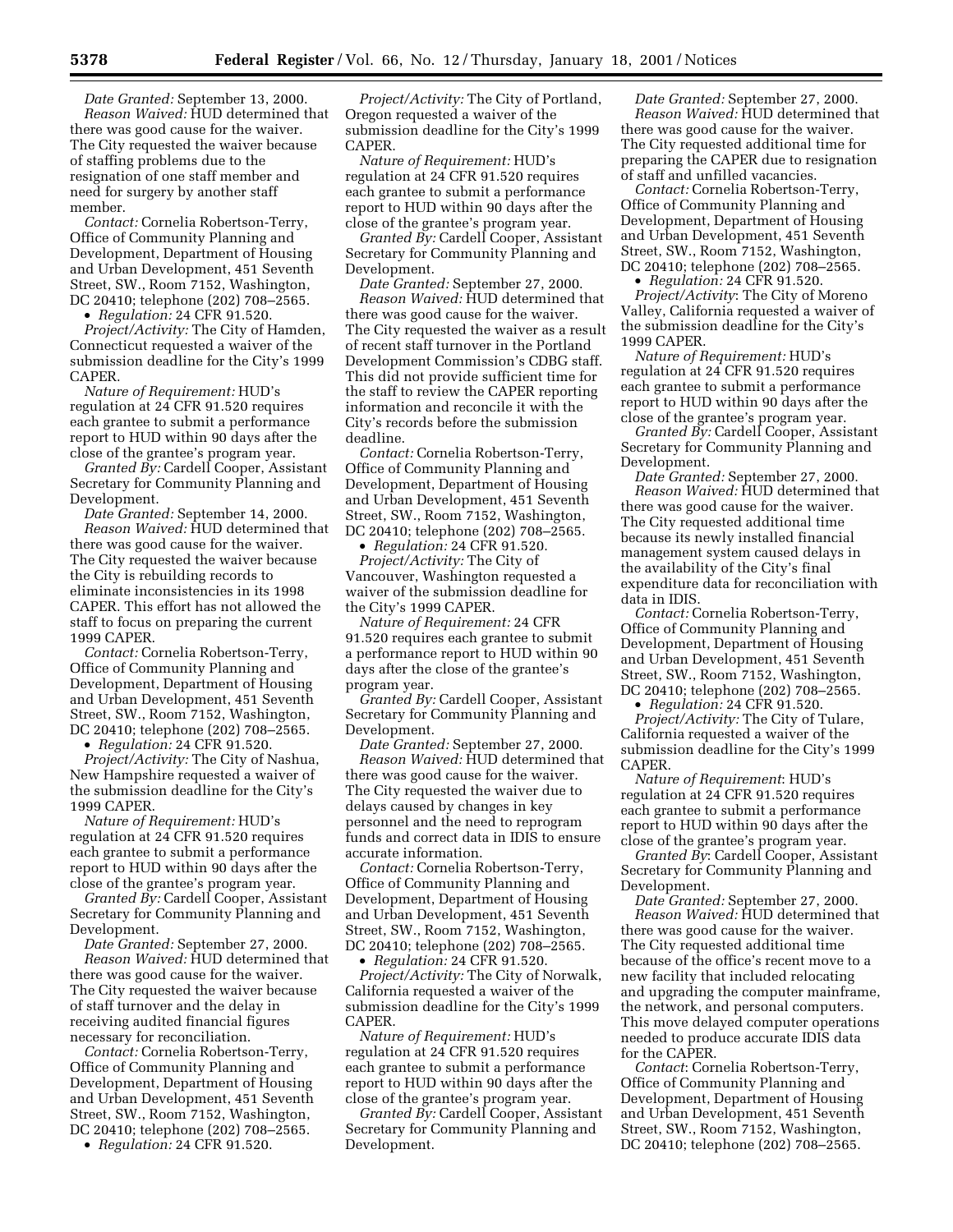• *Regulation:* 24 CFR 91.520.

*Project/Activity:* The City of Modesto, California requested a waiver of the submission deadline for the City's 1999 CAPER.

*Nature of Requirement:* HUD's regulation at 24 CFR 91.520 requires each grantee to submit a performance report to HUD within 90 days after the close of the grantee's program year.

*Granted By:* Cardell Cooper, Assistant Secretary for Community Planning and Development.

*Date Granted:* September 27, 2000. *Reason Waived:* HUD determined that there was good cause for the waiver. The City requested additional time due to vacancies and changes in key staff positions that are responsible for preparing the CAPER.

*Contact:* Cornelia Robertson-Terry, Office of Community Planning and Development, Department of Housing and Urban Development, 451 Seventh Street, SW., Room 7152, Washington, DC 20410; telephone (202) 708–2565.

• *Regulation:* 24 CFR 91.520.

*Project/Activity:* The City of Napa, California requested a waiver of the submission deadline for the City's 1999 CAPER.

*Nature of Requirement:* HUD's regulation at 24 CFR 91.520 requires each grantee to submit a performance report to HUD within 90 days after the close of the grantee's program year.

*Granted By:* Cardell Cooper, Assistant Secretary for Community Planning and Development.

*Date Granted:* September 27, 2000. *Reason Waived:* HUD determined that there was good cause for the waiver. The City requested additional time because staff resources were diverted to cope with the aftermath of a serious earthquake that damaged many city businesses and residences.

*Contact:* Cornelia Robertson-Terry, Office of Community Planning and Development, Department of Housing and Urban Development, 451 Seventh Street, SW., Room 7152, Washington, DC 20410; telephone (202) 708–2565.

• *Regulation:* 24 CFR 91.520.

*Project/Activity:* The City of Elizabeth, New Jersey requested a waiver of the submission deadline for the City's 1999 CAPER.

*Nature of Requirement:* HUD's regulation at 24 CFR 91.520 requires each grantee to submit a performance report to HUD within 90 days after the close of the grantee's program year.

*Granted By:* Cardell Cooper, Assistant Secretary for Community Planning and Development.

*Date Granted:* September 27, 2000. *Reason Waived:* HUD determined that there was good cause for the waiver.

The City requested additional time because of the delay in submitting its Consolidated Plan and to ensure that the required public comment period for the CAPER will be satisfied.

*Contact:* Cornelia Robertson-Terry, Office of Community Planning and Development, Department of Housing and Urban Development, 451 Seventh Street, SW., Room 7152, Washington, DC 20410; telephone (202) 708–2565. • *Regulation:* 24 CFR 91.520.

*Project/Activity:* The City of Camden, New Jersey requested a waiver of the submission deadline for the City's 1999 CAPER.

*Nature of Requirement:* HUD's regulation at 24 CFR 91.520 requires each grantee to submit a performance report to HUD within 90 days after the close of the grantee's program year.

*Granted By:* Cardell Cooper, Assistant Secretary for Community Planning and Development.

*Date Granted:* September 27, 2000. *Reason Waived:* HUD determined that there was good cause for the waiver. The City requested additional time due to staff shortages.

*Contact:* Cornelia Robertson-Terry, Office of Community Planning and Development, Department of Housing and Urban Development, 451 Seventh Street, SW., Room 7152, Washington, DC 20410; telephone (202) 708–2565.

• *Regulation:* 24 CFR 91.520.

*Project/Activity:* The City of East Orange, New Jersey requested a waiver of the submission deadline for the City's 1999 CAPER.

*Nature of Requirement:* HUD's regulation at 24 CFR 91.520 requires each grantee to submit a performance report to HUD within 90 days after the close of the grantee's program year.

*Granted By:* Cardell Cooper, Assistant Secretary for Community Planning and Development.

*Date Granted:* September 27, 2000. *Reason Waived:* HUD determined that there was good cause for the waiver. The City requested additional time because of staff difficulties resulting from the downsizing of the Planning Department, which is responsible for the preparation of the CAPER.

*Contact:* Cornelia Robertson-Terry, Office of Community Planning and Development, Department of Housing and Urban Development, 451 Seventh Street, SW., Room 7152, Washington, DC 20410; telephone (202) 708–2565.

• *Regulation:* 24 CFR 91.520.

*Project/Activity:* The City of Stamford, Connecticut requested a waiver of the submission deadline for the City's 1999 CAPER.

*Nature of Requirement:* HUD's regulation at 24 CFR 91.520 requires each grantee to submit a performance report to HUD within 90 days after the close of the grantee's program year.

*Granted By:* Cardell Cooper, Assistant Secretary for Community Planning and Development.

*Date Granted:* September 27, 2000. *Reason Waived:* HUD determined that there was good cause for the waiver. The City requested additional time because of a staff turnover, which resulted in a delay in generating IDIS reports.

*Contact:* Cornelia Robertson-Terry, Office of Community Planning and Development, Department of Housing and Urban Development, 451 Seventh Street, SW., Room 7152, Washington, DC 20410; telephone (202) 708–2565.

*sbull Regulation:* 24 CFR 91.520. *Project/Activity:* The City of New Britain, Connecticut requested a waiver of the submission deadline for the City's 1999 CAPER.

*Nature of Requirement:* HUD's regulation at 24 CFR 91.520 requires each grantee to submit a performance report to HUD within 90 days after the close of the grantee's program year.

*Granted By:* Cardell Cooper, Assistant Secretary for Community Planning and Development.

*Date Granted:* September 27, 2000. *Reason Waived:* HUD determined that there was good cause for the waiver. The City requested additional time because of renovation of the City's Office of Municipal Development and the reorganization of its staff. Office files have been moved and displaced making it difficult for the staff to have efficient access to information on grantee activities.

*Contact:* Cornelia Robertson-Terry, Office of Community Planning and Development, Department of Housing and Urban Development, 451 Seventh Street, SW., Room 7152, Washington, DC 20410; telephone (202) 708–2565.

• *Regulation:* 24 CFR 91.520.

*Project/Activity:* The City of New London, Connecticut requested a waiver of the submission deadline for the City's 1999 CAPER.

*Nature of Requirement:* HUD's regulation at 24 CFR 91.520 requires each grantee to submit a performance report to HUD within 90 days after the close of the grantee's program year.

*Granted By:* Cardell Cooper, Assistant Secretary for Community Planning and Development.

*Date Granted:* September 27, 2000. *Reason Waived:* HUD determined that there was good cause for the waiver. The City requested additional time because of the loss of two key finance staff. The two individuals provided the critical information required to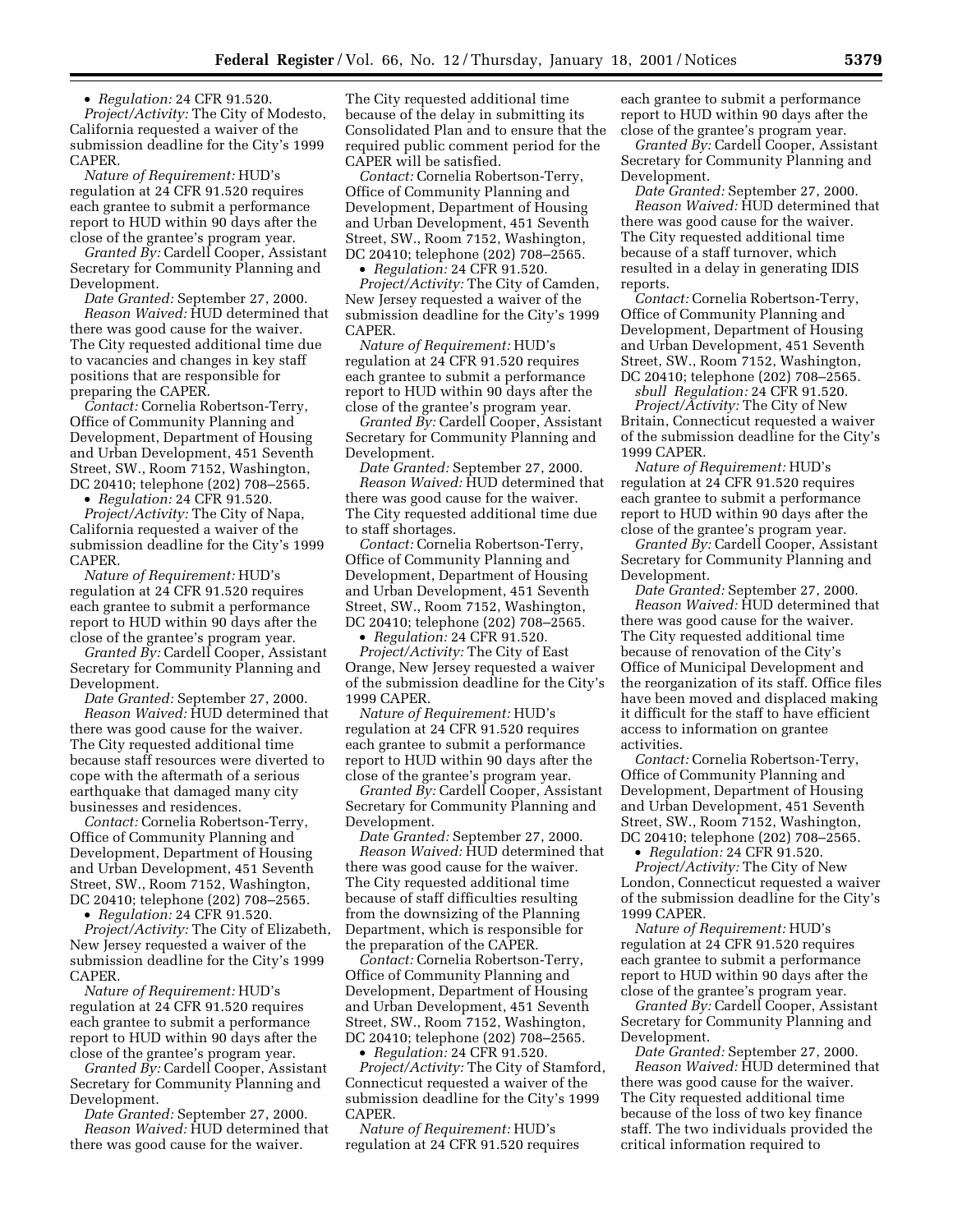complete the reconciliation of programmatic and financial records.

*Contact:* Cornelia Robertson-Terry, Office of Community Planning and Development, Department of Housing and Urban Development, 451 Seventh Street, SW., Room 7152, Washington, DC 20410; telephone (202) 708–2565.

• *Regulation:* 24 CFR 91.520.

*Project/Activity:* The City of Weirton, West Virginia requested a waiver of the submission deadline for the City's 1999 CAPER.

*Nature of Requirement:* HUD's regulation at 24 CFR 91.520 requires each grantee to submit a performance report to HUD within 90 days after the close of the grantee's program year.

*Granted By:* Cardell Cooper, Assistant Secretary for Community Planning and Development.

*Date Granted:* September 27, 2000. *Reason Waived:* HUD determined that there was good cause for the waiver. The City requested additional time due to staff turnover.

*Contact:* Cornelia Robertson-Terry, Office of Community Planning and Development, Department of Housing and Urban Development, 451 Seventh Street, SW., Room 7152, Washington, DC 20410; telephone (202) 708–2565.

• *Regulation:* 24 CFR 91.520.

*Project/Activity:* The City of Petersburg, Virginia requested a waiver of the submission deadline for the City's 1999 CAPER.

*Nature of Requirement:* HUD's regulation at 24 CFR 91.520 requires each grantee to submit a performance report to HUD within 90 days after the close of the grantee's program year.

*Granted By:* Cardell Cooper, Assistant Secretary for Community Planning and Development.

*Date Granted:* September 27, 2000. *Reason Waived:* HUD determined that there was good cause for the waiver. The City requested additional time because of staff turnover.

*Contact:* Cornelia Robertson-Terry, Office of Community Planning and Development, Department of Housing and Urban Development, 451 Seventh Street, SW., Room 7152, Washington, DC 20410; telephone (202) 708–2565.

• *Regulation:* 24 CFR 91.520.

*Project/Activity:* The City of Virginia Beach, Virginia requested a waiver of the submission deadline for the City's 1999 CAPER.

*Nature of Requirement:* HUD's regulation at 24 CFR 91.520 requires each grantee to submit a performance report to HUD within 90 days after the close of the grantee's program year.

*Granted By:* Cardell Cooper, Assistant Secretary for Community Planning and Development.

*Date Granted:* September 27, 2000. *Reason Waived:* HUD determined that there was good cause for the waiver. The City requested additional time for key staff to review the report and allow for public comment.

*Contact:* Cornelia Robertson-Terry, Office of Community Planning and Development, Department of Housing and Urban Development, 451 Seventh Street, SW., Room 7152, Washington, DC 20410; telephone (202) 708–2565.

• *Regulation:* 24 CFR 91.520. *Project/Activity:* The City of Charlottesville, Virginia requested a waiver of the submission deadline for the City's 1999 CAPER.

*Nature of Requirement:* HUD's regulation at 24 CFR 91.520 requires each grantee to submit a performance report to HUD within 90 days after the close of the grantee's program year.

*Granted By:* Cardell Cooper, Assistant Secretary for Community Planning and Development.

*Date Granted:* September 27, 2000. *Reason Waived:* HUD determined that there was good cause for the waiver. The City requested additional time due to staff turnover.

*Contact:* Cornelia Robertson-Terry, Office of Community Planning and Development, Department of Housing and Urban Development, 451 Seventh Street, SW., Room 7152, Washington, DC 20410; telephone (202) 708–2565.

• *Regulation:* 24 CFR 91.520. *Project/Activity:* The City of Bristol, Virginia requested a waiver of the submission deadline for the City's 1999 CAPER.

*Nature of Requirement:* HUD's regulation at 24 CFR 91.520 requires each grantee to submit a performance report to HUD within 90 days after the close of the grantee's program year.

*Granted By:* Cardell Cooper, Assistant Secretary for Community Planning and Development.

*Date Granted:* September 27, 2000. *Reason Waived:* HUD determined that there was good cause for the waiver. The City requested additional time because of internal delays in obtaining accounting information.

*Contact:* Cornelia Robertson-Terry, Office of Community Planning and Development, Department of Housing and Urban Development, 451 Seventh Street, SW., Room 7152, Washington, DC 20410; telephone (202) 708–2565.

• *Regulation:* 24 CFR 91.520.

*Project/Activity:* The City of Portsmouth, Virginia requested a waiver of the submission deadline for the City's 1999 CAPER.

*Nature of Requirement:* HUD's regulation at 24 CFR 91.520 requires each grantee to submit a performance report to HUD within 90 days after the close of the grantee's program year.

*Granted By:* Cardell Cooper, Assistant Secretary for Community Planning and Development.

*Date Granted:* September 27, 2000. *Reason Waived:* HUD determined that there was good cause for the waiver. The City requested additional time due to recent staff turnover.

*Contact:* Cornelia Robertson-Terry, Office of Community Planning and Development, Department of Housing and Urban Development, 451 Seventh Street, SW., Room 7152, Washington, DC 20410; telephone (202) 708–2565.

• *Regulation:* 24 CFR 91.520.

*Project/Activity:* Chesterfield County, Virginia requested a waiver of the submission deadline for the City's 1999 CAPER.

*Nature of Requirement:* HUD's regulation at 24 CFR 91.520 requires each grantee to submit a performance report to HUD within 90 days after the close of the grantee's program year.

*Granted By:* Cardell Cooper, Assistant Secretary for Community Planning and Development.

*Date Granted:* September 27, 2000. *Reason Waived:* HUD determined that there was good cause for the waiver. The County requested additional time due to recent staff turnover.

*Contact:* Cornelia Robertson-Terry, Office of Community Planning and Development, Department of Housing and Urban Development, 451 Seventh Street, SW., Room 7152, Washington, DC 20410; telephone (202) 708–2565.

• *Regulation:* 24 CFR 91.520. *Project/Activity:* The City of Philadelphia, Pennsylvania requested a waiver of the submission deadline for the City's 1999 CAPER.

*Nature of Requirement:* HUD's regulation at 24 CFR 91.520 requires each grantee to submit a performance report to HUD within 90 days after the close of the grantee's program year.

*Granted By:* Cardell Cooper, Assistant Secretary for Community Planning and Development.

*Date Granted:* September 27, 2000. *Reason Waived:* HUD determined that there was good cause for the waiver. The City requested additional time because the City's fiscal year closing adjustments will not be released in sufficient time to allow the office responsible for report preparation to obtain information needed to complete the CAPER before the deadline.

*Contact:* Cornelia Robertson-Terry, Office of Community Planning and Development, Department of Housing and Urban Development, 451 Seventh Street, SW., Room 7152, Washington, DC 20410; telephone (202) 708–2565.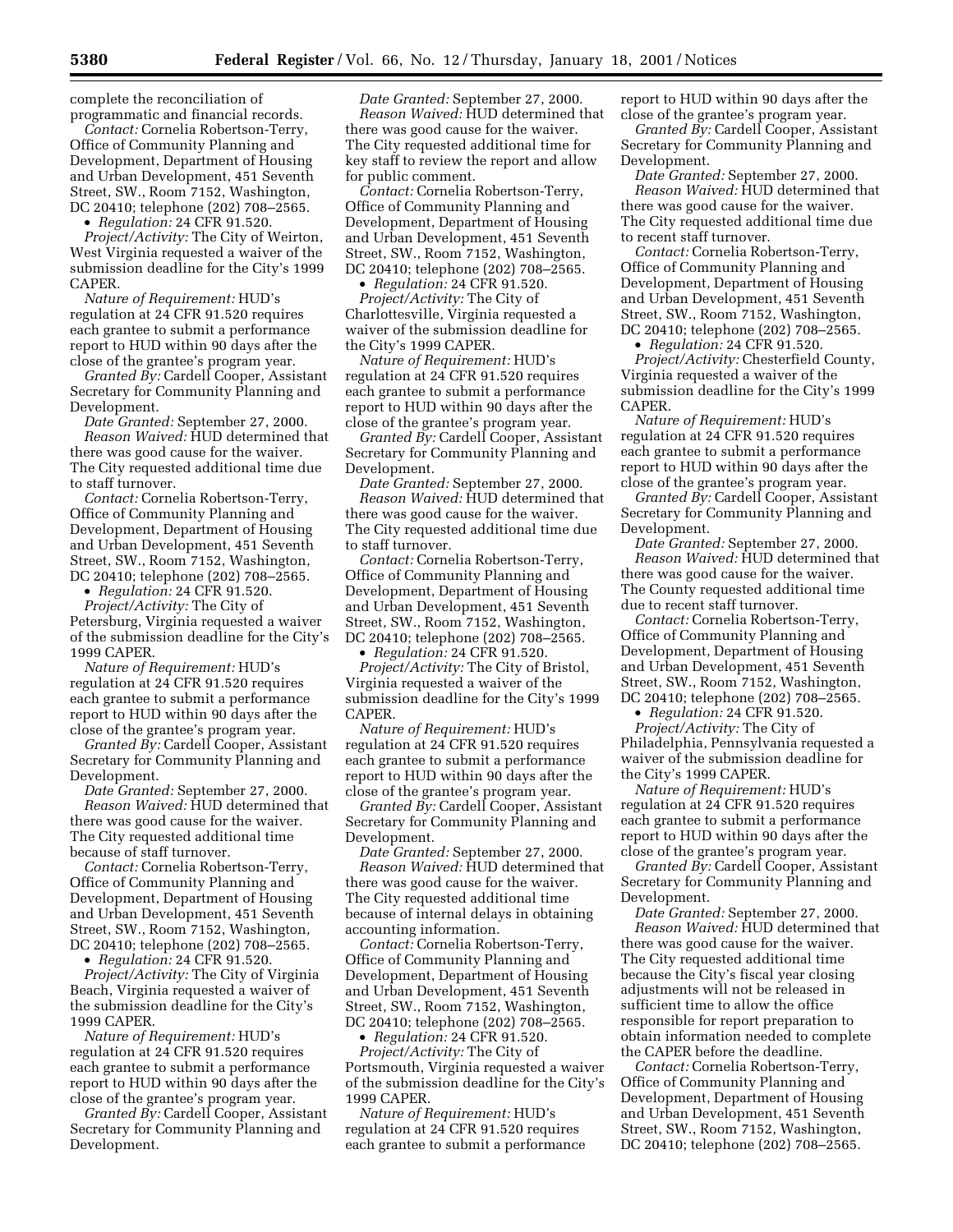• *Regulation:* 24 CFR 91.520.

*Project/Activity:* The City of Scranton, Pennsylvania requested a waiver of the submission deadline for the City's 1999 CAPER.

*Nature of Requirement:* HUD's regulation at 24 CFR 91.520 requires each grantee to submit a performance report to HUD within 90 days after the close of the grantee's program year.

*Granted By:* Cardell Cooper, Assistant Secretary for Community Planning and Development.

*Date Granted:* September 27, 2000. *Reason Waived:* HUD determined that there was good cause for the waiver. The City requested additional time due to computer system failure.

*Contact:* Cornelia Robertson-Terry, Office of Community Planning and Development, Department of Housing and Urban Development, 451 Seventh Street, SW., Room 7152, Washington, DC 20410; telephone (202) 708–2565.

• *Regulation:* 24 CFR 91.520.

*Project/Activity:* The City of Dover, Delaware requested a waiver of the submission deadline for the City's 1999 CAPER.

*Nature of Requirement:* HUD's regulation at 24 CFR 91.520 requires each grantee to submit a performance report to HUD within 90 days after the close of the grantee's program year.

*Granted By:* Cardell Cooper, Assistant Secretary for Community Planning and Development.

*Date Granted:* September 27, 2000. *Reason Waived:* HUD determined that there was good cause for the waiver. The City requested additional time because the staff person directly responsible for preparing the CAPER has been on sick leave.

*Contact:* Cornelia Robertson-Terry, Office of Community Planning and Development, Department of Housing and Urban Development, 451 Seventh Street, SW., Room 7152, Washington, DC 20410; telephone (202) 708–2565.

• *Regulation:* 24 CFR 91.520.

*Project/Activity:* The City of Baltimore, Maryland requested a waiver of the submission deadline for the City's 1999 CAPER.

*Nature of Requirement:* HUD's regulation at 24 CFR 91.520 requires each grantee to submit a performance report to HUD within 90 days after the close of the grantee's program year.

*Granted By:* Cardell Cooper, Assistant Secretary for Community Planning and Development.

*Date Granted:* September 27, 2000. *Reasons Waived:* HUD determined that there was good cause for the waiver. The City requested additional time because the accounting records are not released in sufficient time to allow the City to complete the CAPER.

*Contact:* Cornelia Robertson-Terry, Office of Community Planning and Development, Department of Housing and Urban Development, 451 Seventh Street, SW., Room 7152, Washington, DC 20410; telephone (202) 708–2565.

• *Regulation:* 24 CFR 92.205.

*Project/Activity:* The Kentucky Housing Corporation requested a waiver of the provision to permit less than a \$1,000 minimum HOME investment per unit.

*Nature of Requirement:* HUD's regulation at 24 CFR 92.205 requires that the minimum of HOME funds that may be invested in a project is an average of \$1,000 per unit.

*Granted By:* Cardell Cooper, Assistant Secretary for Community Planning and Development.

*Date Granted:* August 7, 2000. *Reason Waived:* HUD determined that there was good cause for the waiver. KHC provided justification that less than \$1,000 was needed to assist homebuyers. Without a waiver these recipients would be either disqualified from becoming homebuyers or they would be over-subsidized in order to receive the HOME assistance.

*Contact:* Cornelia Robertson-Terry, Office of Community Planning and Development, Department of Housing and Urban Development, 451 Seventh Street, SW., Room 7152, Washington, DC 20410; telephone (202) 708–2565.

• *Regulations:* 24 CFR 92.205, 92.503(b)(2).

*Project/Activity:* The Kentucky Housing Corporation requested a waiver of provisions regarding termination of a project prior to completion and the subsequent repayment requirement.

*Nature of Requirement:* HUD's regulations at 24 CFR 92.205 and 92.503(b)(2) require that a HOME unit that is terminated before completion, either voluntarily or otherwise, constitutes an ineligible activity and any HOME funds invested must be repaid.

*Granted By:* Cardell Cooper, Assistant Secretary for Community Planning and Development.

*Date Granted:* July 20, 2000. *Reason Waived:* HUD determined that there was good cause for the waiver. The homeowner died prior to completion of construction and no further work on the home was done.

*Contact:* Cornelia Robertson-Terry, Office of Community Planning and Development, Department of Housing and Urban Development, 451 Seventh Street, SW., Room 7152, Washington, DC 20410; telephone (202) 708–2565.

• *Regulation:* 24 CFR 92.214(a)(8). *Project/Activity:* The City of Taylorsville, Utah requested permission to use HOME funds for acquisition of a

parcel of land located within its boundaries, but owned by Salt Lake County. The City plans to move an existing home on the subject site which will be sold to a low income family.

*Nature of Requirement:* HUD's regulation at 24 CFR 92.214(a)(8) prohibits grantees from using HOME funds to pay for the acquisition of property owned by the participating jurisdiction, except for property acquired by the PJ with HOME funds, or property acquired in anticipation of carrying out a HOME project.

*Granted By:* Cardell Cooper, Assistant Secretary for Community Planning and Development.

*Date Granted:* August 31, 2000. *Reason Waived:* HUD determined that there was good cause for the waiver since the transaction would assist the City in its effort to provide an affordable unit for a low income family.

*Contact:* Cornelia Robertson-Terry, Office of Community Planning and Development, Department of Housing and Urban Development, 451 Seventh Street, SW., Room 7152, Washington, DC 20410; telephone (202) 708–2565.

• *Regulation:* 24 CFR 92.251.

*Project/Activity:* North Dakota counties and Indian reservation communities requested a waiver of the HOME provision which requires HOMEassisted housing to meet the applicable codes, standards, and ordinances specified.

*Nature of Requirement:* HUD's regulation at 24 CFR 92.251 requires that housing that is constructed or rehabilitated with HOME funds must meet all applicable local codes, rehabilitation standards, ordinances, and zoning ordinances at the time of project completion.

*Granted By:* Cardell Cooper, Assistant Secretary for Community Planning and Development.

*Date Granted:* August 31, 2000. *Reason Waived:* HUD determined that there was good cause for the waiver. The State of North Dakota requested this waiver in order to allow for the use of HOME funds for emergency repairs on damaged housing within the disaster area. Funding sources are inadequate to address the housing needs that exist within the disaster area. The State would like to use HOME funds to assist in addressing this need. HUD therefore determined that this provision creates undue hardship for the communities and families in need of disaster-related assistance.

*Contact:* Cornelia Robertson-Terry, Office of Community Planning and Development, Department of Housing and Urban Development, 451 Seventh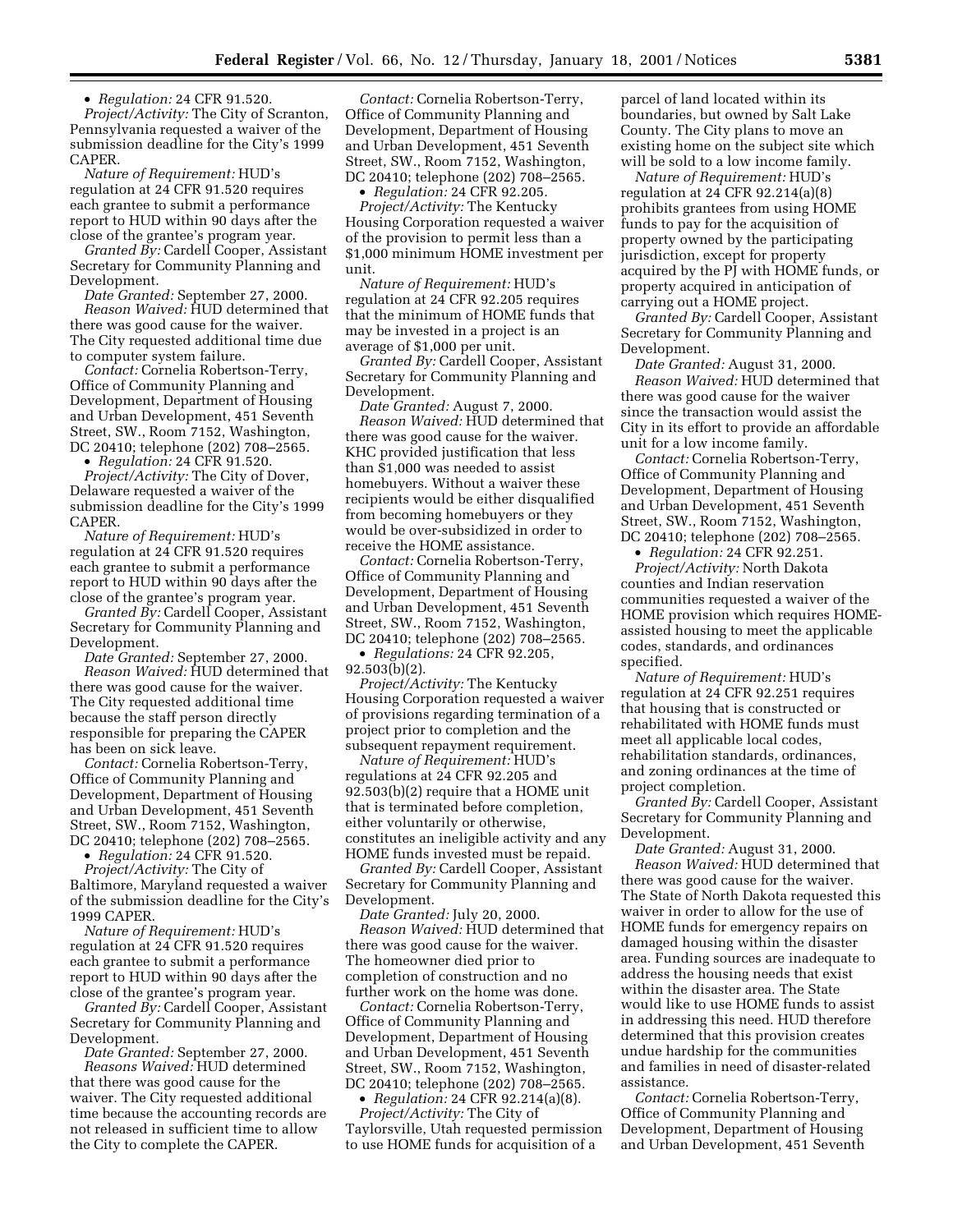Street, SW., Room 7152, Washington, DC 20410; telephone (202) 708–2565.

• *Regulation:* 24 CFR 570.200(h)(1). *Project/Activity:* The City of Coral Springs, Florida requested a waiver to allow the City to use CDBG funds to reimburse administrative costs incurred for the planning and preparation of its first Consolidated Plan as a new Entitlement community.

*Nature of Requirement:* HUD's regulation at 24 CFR 570.200(h)(1) states that a grantee may only use CDBG funds to pay pre-award costs if, among other things, the activity for which the costs are being incurred is included in a Consolidated Plan or an amended Consolidated Plan prior to the costs being incurred.

*Granted By:* Cardell Cooper, Assistant Secretary for Community Planning and Development.

*Date Granted:* July 28, 2000.

*Reason Waived:* HUD determined that there was good cause for the waiver. The City is a new Entitlement community. Failure to grant the waiver would result in undue hardship and affect the benefits to the low- and moderate-income population of the City. Further, the authorization for new grantees to pay for planning and administrative start-up costs with CDBG funds was inadvertently omitted during the November 1995 revision to the CDBG regulations.

*Contact:* Cornelia Robertson-Terry, Office of Community Planning and Development, Department of Housing and Urban Development, 451 Seventh Street, SW., Room 7152, Washington, DC 20410; telephone (202) 708–2565.

• *Regulation:* 24 CFR 570.200(h)(1). *Project/Activity:* The City of Deerfield Beach, Florida requested a waiver to allow the City to use CDBG funds to reimburse administrative costs incurred for the planning and preparation of its first Consolidated Plan as a new Entitlement community.

*Nature of Requirement:* HUD's regulation at 24 CFR 570.200(h)(1) states that a grantee may only use CDBG funds to pay pre-award costs if, among other things, the activity for which the costs are being incurred is included in a Consolidated Plan or an amended Consolidated Plan prior to the costs being incurred.

*Granted By:* Cardell Cooper, Assistant Secretary for Community Planning and Development.

*Date Granted:* September 27, 2000. *Reason Waived:* HUD determined that there was good cause for the waiver. The City is a new Entitlement community. Failure to grant the waiver would result in undue hardship and affect the benefits to the low- and

moderate-income population of the City. Further, the authorization for new grantees to pay for planning and administrative start-up costs with CDBG funds was inadvertently omitted during the November 1995 revision to the CDBG regulations.

*Contact:* Cornelia Robertson-Terry, Office of Community Planning and Development, Department of Housing and Urban Development, 451 Seventh Street, SW., Room 7152, Washington, DC 20410; telephone (202) 708–2565.

• *Regulation:* 24 CFR 576.21(b)(2).

*Project/Activity:* Hennepin County, Minnesota requested a waiver of the 30 percent limitation on essential services in its ESG program.

*Nature of Requirement:* HUD's regulation at 24 CFR 576.21(b)(2) implements the statutory requirement that no more than thirty percent of the Emergency Shelter Grant funds be expended for essential services. This regulatory section also notes that the statute (42 U.S.C. 11374) also permits waiver of this requirement if the grantee demonstrates that other eligible activities are already being carried out in the locality with other resources.

*Granted By:* Cardell Cooper, Assistant Secretary for Community Planning and Development.

*Date Granted:* July 10, 2000. *Reason Waived:* HUD determined that there was good cause for the waiver. Hennepin County provided documentation to support its claim that alternative funding for rehabilitation, operating costs and other eligible activities is available. The waiver allows Hennepin County to spend up to 100 percent of its FY 1999 and FY 2000 grants on essential services.

*Contact:* Cornelia Robertson-Terry, Office of Community Planning and Development, Department of Housing and Urban Development, 451 Seventh Street, SW., Room 7152, Washington, DC 20410; telephone (202) 708–2565.

• *Regulation:* 24 CFR 576.21(b)(2).

*Project/Activity:* The Municipality of Caguas, Puerto Rico requested a waiver of the 30 percent limitation on essential services in its ESG program.

*Nature of Requirement:* HUD's regulation at 24 CFR 576.21(b)(2) implements the statutory requirement that no more than thirty percent of the Emergency Shelter Grant funds be expended for essential services. This regulatory section also notes that the statute (42 U.S.C. 11374) also permits waiver of this requirement if the grantee demonstrates that other eligible activities are already being carried out in the locality with other resources.

*Granted By:* Cardell Cooper, Assistant Secretary for Community Planning and Development.

*Date Granted:* August 25, 2000. *Reason Waived:* HUD determined that there was good cause for the waiver. Caguas provided documentation to HUD to support the Municipality's claim that it is meeting its demand for other activities through funding from the United Way, the Department of Health, and local funds.

*Contact:* Cornelia Robertson-Terry, Office of Community Planning and Development, Department of Housing and Urban Development, 451 Seventh Street, SW., Room 7152, Washington, DC 20410; telephone (202) 708–2565.

• *Regulation:* 24 CFR 576.21(b)(2).

*Project/Activity:* Onondago County, New York requested a waiver of the 30 percent limitation on essential services in its ESG program.

*Nature of Requirement:* HUD's regulation at 24 CFR 576.21(b)(2) requires that no more than 30 percent of ESG grant funds be expended for essential services.

*Granted By:* Cardell Cooper, Assistant Secretary for Community Planning and Development.

*Date Granted:* August 31, 2000. *Reason Waived:* HUD determined that there was good cause for the waiver. Onondaga County provided documentation to HUD to support its claim of that other present needs for the County's ESG funds exist. The County may spend up to 58.67 percent of its funds for essential services.

*Contact:* Cornelia Robertson-Terry, Office of Community Planning and Development, Department of Housing and Urban Development, 451 Seventh Street, SW., Room 7152, Washington, DC 20410; telephone (202) 708–2565.

• *Regulation:* 24 CFR 576.35(b). *Project/Activity:* The City of Minneapolis, Minnesota requested a waiver regarding the time frame for expenditure of its FY 1998 Emergency

Shelter Grant (ESG) funds. *Nature of Requirement:* HUD's regulation at 24 CFR 576.35(b) requires recipients to expend ESG funds within two years of HUD's award.

*Granted By:* Cardell Cooper, Assistant Secretary for Community Planning and Development.

*Date Granted:* July 28, 2000. *Reason Waived:* HUD determined that there was good cause for the waiver. The City experienced unexpected delays in several rehabilitation projects. Failure to grant the waiver would adversely affect the City's ability to serve the homeless. HUD extended the date for the City to expend its 1998 funds to on

or about July 15, 2000.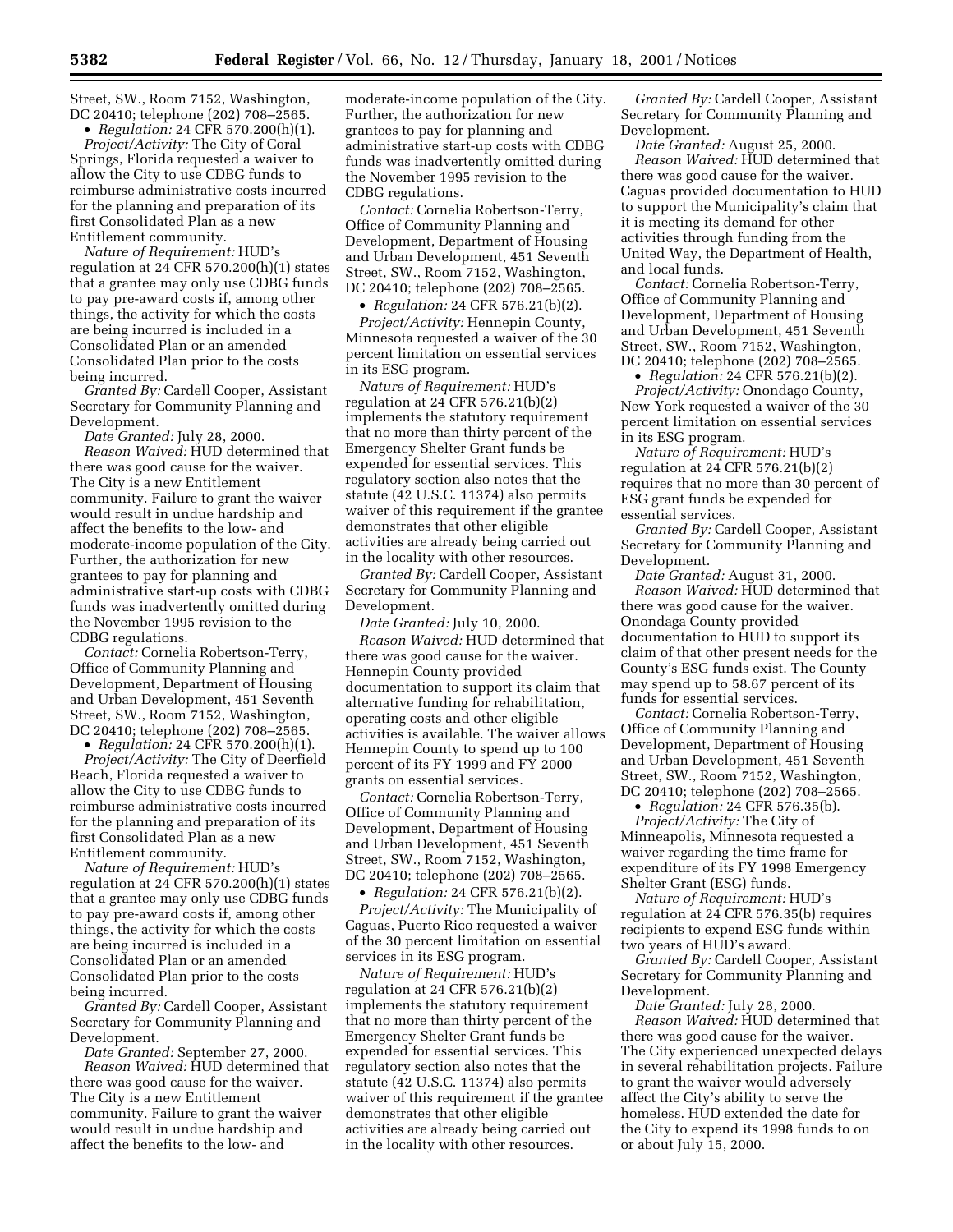*Contact:* Cornelia Robertson-Terry, Office of Community Planning and Development, Department of Housing and Urban Development, 451 Seventh Street, SW., Room 7152, Washington, DC 20410; telephone (202) 708–2565.

• *Regulation:* 24 CFR 882.408(b).

*Project/Activity:* The Metro Dade, Florida Housing Agency requested a waiver of the limitation on the initial Gross Rent for a Single Room Occupancy (SRO) property. The proposed rent would exceed the current Moderate Rehabilitation SRO Fair Market Rent (FMR) by more than 10%.

*Nature of Requirement:* HUD's regulation at 24 CFR 882.408(b) allows a housing agency to approve initial gross rents which exceed the applicable FMR by up to 10 percent for all units of a given size in specified areas.

*Granted By:* Cardell Cooper, Assistant Secretary for Community Planning and Development.

*Date Granted:* September 5, 2000. *Reason Waived:* HUD determined that there was good cause for the waiver. Higher rents were necessitated by development obstacles such as change in sites, change in owner/developer and delay in obtaining financial resources.

*Contact:* Cornelia Robertson-Terry, Office of Community Planning and Development, Department of Housing and Urban Development, 451 Seventh Street, SW., Room 7152, Washington, DC 20410; telephone (202) 708–2565.

• *Regulation:* 24 CFR 882.805(d)(1)(ii)(B).

*Project/Activity:* The San Francisco, California Housing Authority requested a waiver of the Single Room Occupancy (SRO) requirement on the maximum amount allowed per unit for rehabilitation.

*Nature of Requirement:* HUD's regulation at 24 CFR  $882.805(d)(1)(ii)(B)$ allows an SRO recipient to multiply the maximum per unit rehabilitation amount by 2.4 in areas where the Housing Authority has demonstrated to HUD's satisfaction that the increase is reasonable to accommodate special local conditions, including high construction costs. In the case of San Francisco, this would allow a maximum rehabilitation costs of \$42,840.

*Granted By:* Cardell Cooper, Assistant Secretary for Community Planning and Development.

*Date Granted:* August 30, 2000. *Reason Waived:* HUD determined that there was good cause for the waiver. The City documented the high cost of the project and the difficulty in finding and acquiring suitable properties for the SRO program. The City further stated that the property is almost 90 years old and needs extensive rehabilitation to

meet current building and accessibility code standards. The final per unit rehabilitation cost for this project is projected to be \$69,311, well above the maximum approvable cost.

*Contact:* Cornelia Robertson-Terry, Office of Community Planning and Development, Department of Housing and Urban Development, 451 Seventh Street, SW., Room 7152, Washington, DC 20410; telephone (202) 708–2565.

## **II. Regulatory Waivers Granted by the Office of Community Planning and Development and the Office of Public and Indian Housing**

For further information about the following waiver actions, please see the name of the person which immediately follows the description of the waiver granted.

• *Regulation:* 24 CFR 50.3(h)(3) and 1000.20(a).

*Project/Activity:* Acquisition of 10 Operation Walking Shield housing units, Flandreau Santee Sioux Tribe and Flandreau Santee Sioux Housing Authority, Flandreau, South Dakota.

*Nature of Requirement:* HUD's regulation at § 50.3(h) requires that for HUD grant programs in which funding approval for an applicant's program must occur before the applicant's selection of properties an applicant must agree to not acquire, rehabilitate, convert, lease, repair or construct property, nor commit or expend HUD or local funds until HUD approval of the property is obtained. HUD's regulation at § 1000.20(a) requires an environmental review be completed for any Native American Housing Assistance and Self-Determination Act project not excluded from review before a recipient may acquire, rehabilitate, convert, lease, repair or construct property, or commit HUD or local funds.

*Granted By:* Cardell Cooper, Assistant Secretary for Community Planning and Development and Harold Lucas, Assistant Secretary for Public and Indian Housing.

*Date Granted:* July 31, 2000. *Reason Waived:* HUD determined that there was good cause for the waiver. The Flandreau Santee Sioux Housing Authority used NAHASDA funds to acquire, rehabilitate and lease the subject Walking Shield units before receiving HUD approval of the property as required by 24 CFR 50.3(h)(3) and before HUD completed an environmental review. HUD has since completed the environmental review for the project. In order to satisfactorily resolve the issue, waivers of the provisions of 24 CFR 50.3(h)(3) and 1000.20(a) are necessary. HUD also determined that no environmental

degradation resulted from the regulatory noncompliance and that no mitigation activities would be necessary since no environmental damage or potential problems were identified. Considering the above, HUD determined that a waiver of the regulatory requirements would maintain the integrity of HUD's environmental review process and was consistent with Executive Order 12084 that encourages flexibility in the consideration of waiver requests from tribal governments.

*Contact:* Bruce Knott, Director, Office of Grants Evaluation, National Office of Native American Programs (ONAP), Department of Housing and Urban Development, 1999 Broadway—Suite 3390, Denver, Colorado 80202, Telephone: (303) 675–1600.

*sbull Regulation:* 24 CFR 50.17 and 1000.20(a).

*Project/Activity:* Construction of 15 housing units with residual 1937 Housing Act funds under the Native American Housing Assistance and Self-Determination Act (NAHASDA), Upper Sioux Tribe, Granite Falls, Minnesota.

*Nature of Requirement:* HUD's regulation at § 50.17 requires that an environmental assessment and finding of no significant impact or an environmental impact statement be completed before the applicable decision points for projects not exempt or categorically excluded from environmental review requirements. HUD's regulation at § 1000.20(a) requires that an environmental review be completed for any NAHASDA project not excluded from review before a recipient may acquire, rehabilitate, convert, lease, repair or construct property, or commit HUD or local funds.

*Granted By:* Cardell Cooper, Assistant Secretary for Community Planning and Development and Harold Lucas, Assistant Secretary for Public and Indian Housing.

*Date Granted:* Granted by Mr. Cooper on July 27, 2000 and by Mr. Lucas on July 28, 2000.

*Reason Waived:* HUD determined that there was good cause for the waiver. The Upper Sioux Tribe made several errors during the environmental review and clearance process required by 24 CFR part 58 that resulted in the tribe obligating and expending grant funds for the project before HUD's approval of the Request for Release of Funds and Certification, form HUD 7015.15. HUD made a determination based upon these actions to conduct an environmental review according to 24 CFR part 50. A HUD environmental review at this point would be after the execution of the Indian Housing Block Grant Agreement for this project. Therefore, a waiver is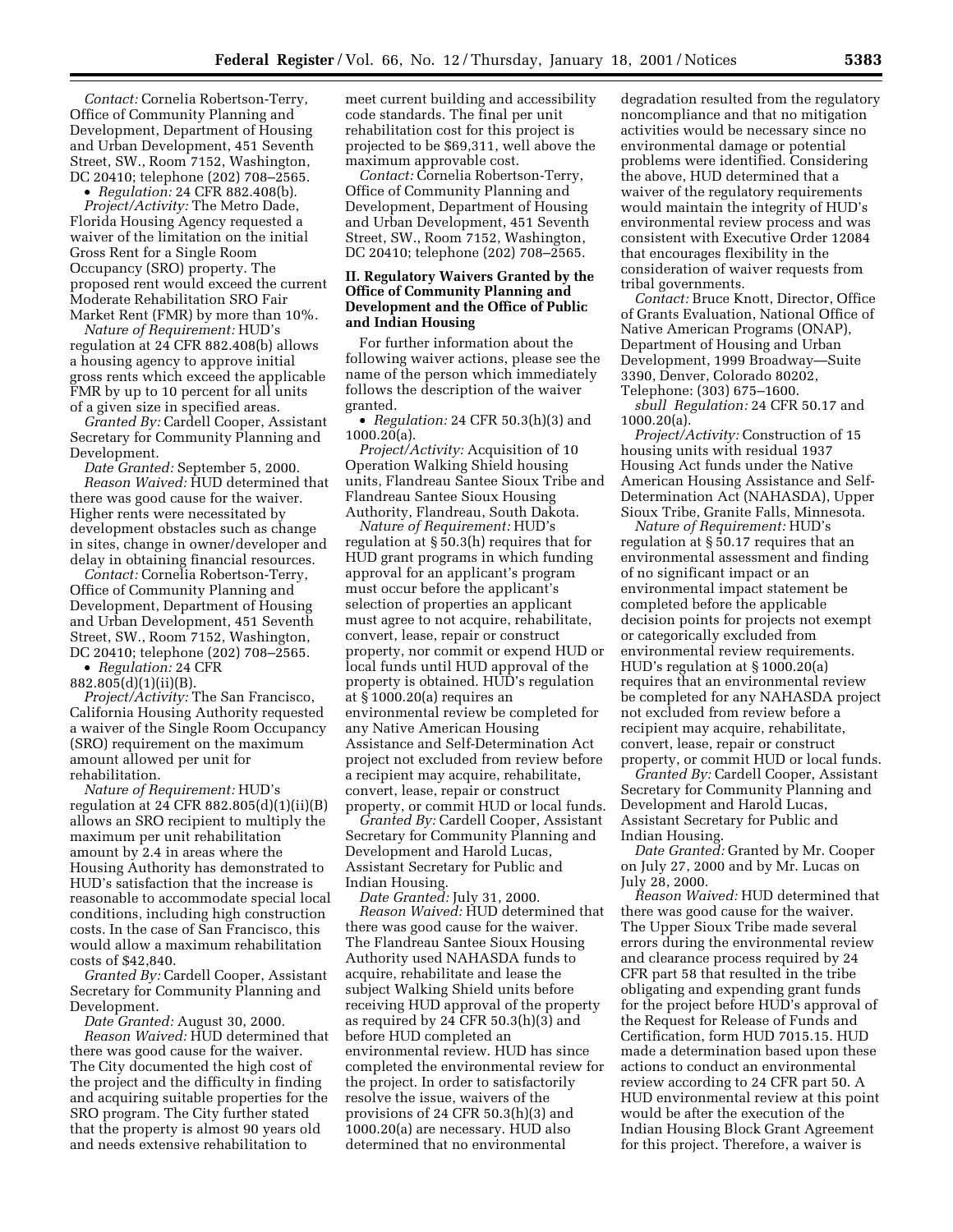necessary to allow HUD to conduct the review and resolve the issue. HUD also determined that no environmental degradation resulted from the regulatory noncompliance and that no mitigation activities would be necessary since no environmental damage or potential problems were identified. Considering the above, HUD determined that a waiver of the regulatory requirements would maintain the integrity of HUD's environmental review process and was consistent with Executive Order 12084 that encourages flexibility in the consideration of waiver requests from tribal governments.

*Contact:* Bruce Knott, Director, Office of Grants Evaluation, National Office of Native American Programs (ONAP), Department of Housing and Urban Development, 1999 Broadway—Suite 3390, Denver, Colorado 80202, Telephone: (303) 675–1600.

#### **III. Regulatory Waivers Granted by the Office of Housing**

For further information about the following waiver actions, please see the name of the person which immediately follows the description of the waiver granted.

• *Regulation:* 24 CFR 202.3(c)(2)(iii). *Project/Activity:* Credit Watch/

Termination Threshold. *Nature Of Requirement:* HUD's regulation at 24 CFR  $202.3(c)(2)(iii)$ establishes a default and claim rate threshold for HUD/FHA approved mortgagees on credit watch status.

*Granted By:* William C. Apgar, Assistant Secretary for Housing-Federal Housing Commissioner

*Date Granted:* August 21, 2000. *Reason Waived:* HUD determined that there was good cause for the waiver. Waiving the regulation permits HUD/ FHA to initially focus on those lenders originating the worst performing loans. The waiver will adjust the Credit Watch threshold from being between 150% and 200.9% of the HUD field office default and claim rate to being between 200% and 300.9% of that rate. This waiver is limited to Credit Watch reviews conducted in the third quarter of FY 2000.

*Contact:* Joy Hadley, Director, Quality Assurance Division, Department of Housing and Urban Development, 451 Seventh Street SW., Room B133–P3214, Washington, DC 20410, telephone (202) 708–2830.

• *Regulation:* 24 CFR 891.100(d). *Project/Activity:* Lakeview Senior Apartments, Carmel, New York, Project Number: 012–EE245/NY36–S981–001.

*Nature Of Requirement:* HUD's regulation at 24 CFR 891.100(d) prohibits amendment of the capital advance fund reservation prior to initial closing.

*Granted By:* William C. Apgar, Assistant Secretary for Housing-Federal Housing Commissioner.

*Date Granted:* July 25, 2000. *Reason Waived:* HUD determined that

there was good cause for the waiver. The sponsor had exhausted all efforts to secure secondary funding from outside sources, and the project was economically designed and comparable to similar projects developed in the area.

*Contact:* Willie Spearmon, Director, Office of Housing Assistance and Grant Administration, Department of Housing and Urban Development, 451 Seventh Street, SW., Washington, DC 20410, telephone: (202) 708–3000.

• *Regulation:* 24 CFR 891.100(d).

*Project/Activity:* Good Shepherd, Blair, Nebraska, Project Number: 103– E018/NE26–S981–001.

*Nature Of Requirement:* HUD's regulation at 24 CFR 891.100(d) prohibits amendment of the capital advance fund reservation prior to initial closing.

*Granted By:* William C. Apgar, Assistant Secretary for Housing-Federal Housing Commissioner.

*Date Granted:* August 4, 2000. *Reason Waived:* HUD determined that there was good cause for the waiver. The owner had received a \$65,000 grant from the Federal Housing Finance Board, the project was comparable in cost to similar projects, and the sponsor could not contribute any additional funds.

*Contact:* Willie Spearmon, Director, Office of Housing Assistance and Grant Administration, Department of Housing and Urban Development, 451 Seventh Street, SW., Washington, DC 20410, telephone: (202) 708–3000.

• *Regulation:* 24 CFR 891.100(d).

*Project/Activity:* Centerplace III, New Albany, Indiana, Project Number: 073– HD048/IN36–Q981–002.

*Nature Of Requirement:* HUD's regulation at 24 CFR 891.100(d) prohibits amendment of the capital advance fund reservation prior to initial closing.

*Granted By:* William C. Apgar, Assistant Secretary for Housing-Federal Housing Commissioner.

*Date Granted:* August 8, 2000. *Reason Waived:* HUD determined that there was good cause for the waiver. The development costs were comparable to other similar projects recently developed in Indiana and the project was of modest design.

*Contact:* Willie Spearmon, Director, Office of Housing Assistance and Grant Administration, Department of Housing and Urban Development, 451 Seventh Street, SW., Washington, DC 20410, telephone: (202) 708–3000.

• *Regulation:* 24 CFR 891.100(d). *Project/Activity:* Castleton Homes, Lanham, Maryland, Project Number: 000–HD041/MD39–Q981–003.

*Nature Of Requirement:* HUD's regulation at 24 CFR 891.100(d) prohibits amendment of the capital advance fund reservation prior to initial closing.

*Granted By:* William C. Apgar, Assistant Secretary for Housing-Federal Housing Commissioner.

*Date Granted:* August 11, 2000. *Reason Waived:* HUD determined that there was good cause for the waiver. The project required replacement of the HVAC systems in all three houses which had significantly increased costs.

*Contact:* Willie Spearmon, Director, Office of Housing Assistance and Grant Administration, Department of Housing and Urban Development, 451 Seventh Street, SW., Washington, DC 20410, telephone: (202) 708–3000.

• *Regulation:* 24 CFR 891.100(d). *Project/Activity:* Bishop Daly Gardens, Uniondale, New York, Project Number: 012–EE249/NY36–S981–005.

*Nature Of Requirement*: HUD's regulation at 24 CFR 891.100(d) prohibits amendment of the capital advance fund reservation prior to initial closing.

*Granted By:* William C. Apgar, Assistant Secretary for Housing-Federal Housing Commissioner.

*Date Granted:* August 16, 2000. *Reason Waived:* HUD determined that there was good cause for the waiver. The project was economically designed and comparable in cost to similar projects, and the sponsor could not contribute any additional funds.

*Contact:* Willie Spearmon, Director, Office of Housing Assistance and Grant Administration, Department of Housing and Urban Development, 451 Seventh Street, SW., Washington, DC 20410, telephone:(202) 708–3000.

• *Regulation:* 24 CFR 891.100(d). *Project/Activity:* Turlock Silvercrest, Turlock, California, Project Number: 121–EE112/CA39–S981–005.

*Nature Of Requirement:* HUD's regulation at 24 CFR 891.100(d) prohibits amendment of the capital advance fund reservation prior to initial closing.

*Granted By:* William C. Apgar, Assistant Secretary for Housing-Federal Housing Commissioner.

*Date Granted:* August 21, 2000. *Reason Waived:* HUD determined that there was good cause for the waiver. The contractor could not build the project within the fund reservation amount.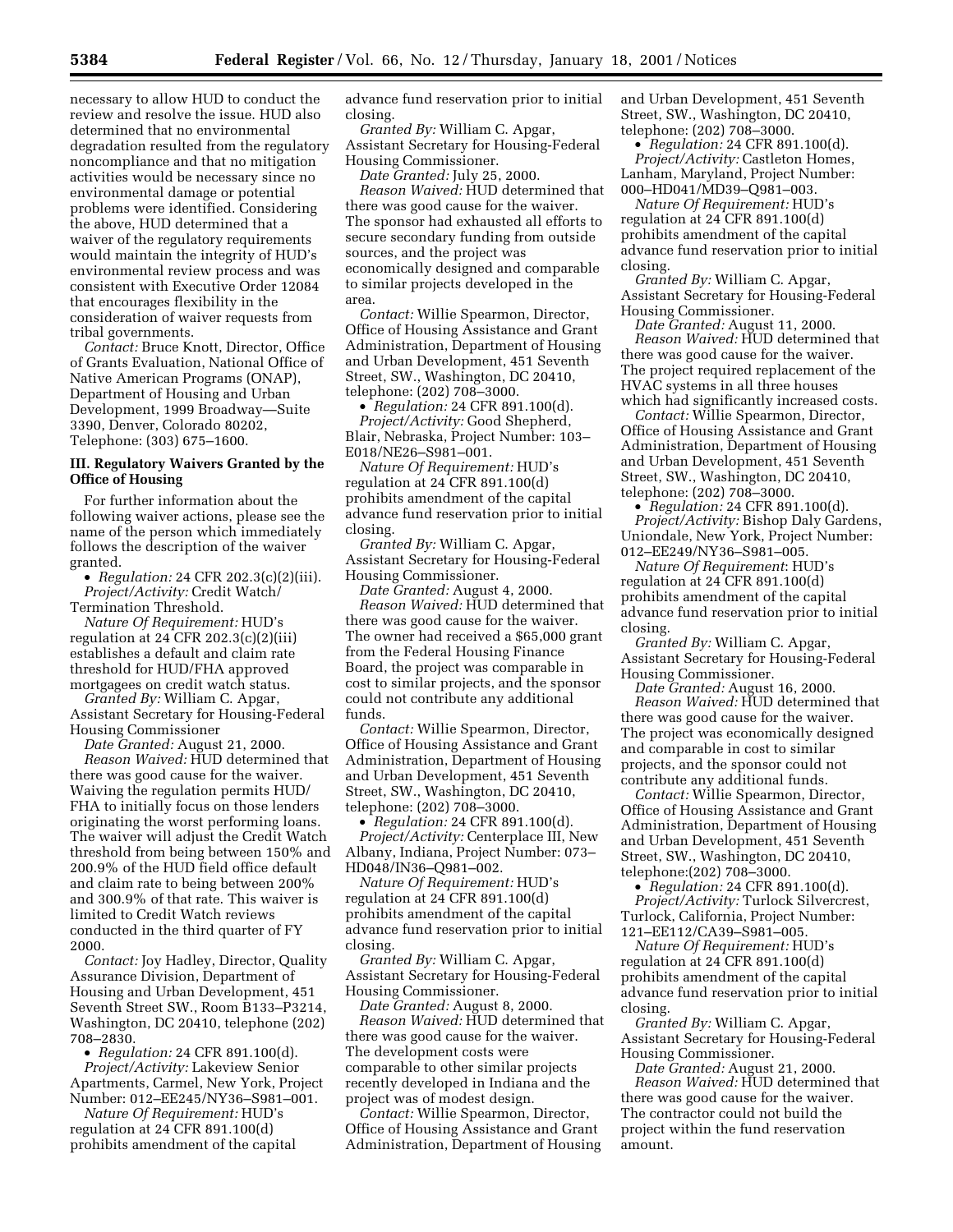*Contact:* Willie Spearmon, Director, Office of Housing Assistance and Grant Administration, Department of Housing and Urban Development, 451 Seventh Street, SW., Washington, DC 20410, telephone:(202) 708–3000.

• *Regulation:* 24 CFR 891.100(d). *Project/Activity:* VOA Riverside 10, Fort Worth, Texas, Project Number: 113–HD015/TX1–Q971–001.

*Nature Of Requirement:* HUD's regulation at 24 CFR 891.100(d) prohibits amendment of the capital advance fund reservation prior to initial closing.

*Granted By:* William C. Apgar, Assistant Secretary for Housing-Federal Housing Commissioner.

*Date Granted:* August 21, 2000.

*Reason Waived:* HUD determined that there was good cause for the waiver. The project was modestly designed and comparable to similar projects in the area, and the sponsor had exhausted all means of obtaining additional funds for the is project.

*Contact:* Willie Spearmon, Director, Office of Housing Assistance and Grant Administration, Department of Housing and Urban Development, 451 Seventh Street, SW., Washington, DC 20410, telephone:(202) 708–3000.

• *Regulation:* 24 CFR 891.100(d). *Project/Activity:* Saint Paul the Apostle Senior Housing, Corona, New York, Project Number: 012–EE254/ NY36–S981–010.

*Nature Of Requirement:* HUD's regulation at 24 CFR 891.100(d) prohibits amendment of the capital advance fund reservation prior to initial closing.

*Granted By:* William C. Apgar, Assistant Secretary for Housing-Federal Housing Commissioner.

*Date Granted:* August 21, 2000. *Reason Waived:* HUD determined that there was good cause for the waiver. The project was modest in design, comparable to similar projects in the area, and the sponsor had made every attempt to secure additional funding from outside sources.

*Contact:* Willie Spearmon, Director, Office of Housing Assistance and Grant Administration, Department of Housing and Urban Development, 451 Seventh Street, SW., Washington, DC 20410, telephone:(202) 708–3000.

• *Regulation:* 24 CFR 891.100(d). *Project/Activity:* Cambridge

Apartments, Rutledge, Tennessee, Project Number: 087–EE036/TN37– S981–004.

*Nature Of Requirement:* HUD's regulation at 24 CFR 891.100(d) prohibits amendment of the capital advance fund reservation prior to initial closing.

*Granted By:* William C. Apgar, Assistant Secretary for Housing-Federal Housing Commissioner.

*Date Granted:* August 22, 2000. *Reason Waived:* HUD determined that there was good cause for the waiver. The owner had contributed the required minimum capital investment and purchased the site, the project was comparable in cost to similar projects, and the sponsor could not contribute any additional funds.

*Contact:* Willie Spearmon, Director, Office of Housing Assistance and Grant Administration, Department of Housing and Urban Development, 451 Seventh Street, SW., Washington, DC 20410, telephone:(202) 708–3000.

• *Regulation:* 24 CFR 891.100(d). *Project/Activity:* St. Peter's Place II, Phoenixville, Pennsylvania, Project Number: 034–EE070/PA26–S971–002.

*Nature Of Requirement:* HUD's regulation at 24 CFR 891.100(d) prohibits amendment of the capital advance fund reservation prior to initial closing.

*Granted By:* William C. Apgar, Assistant Secretary for Housing-Federal Housing Commissioner.

*Date Granted:* August 25, 2000. *Reason Waived:* HUD determined that there was good cause for the waiver. The project was modest in design, comparable to similar projects in the area and the owner had secured \$230,000 from the Federal Home Loan Bank Board and \$100,000 from the Chester County Office of Housing and Community Development.

*Contact:* Willie Spearmon, Director, Office of Housing Assistance and Grant Administration, Department of Housing and Urban Development, 451 Seventh Street, SW., Washington, DC 20410, telephone:(202) 708–3000.

• *Regulation:* 24 CFR 891.100(d). *Project/Activity:* Homes With Hope, Westport, Connecticut, Project Number: 017–HD015/CT26–Q961–001.

*Nature Of Requirement:* HUD's regulation at 24 CFR 891.100(d) prohibits amendment of the capital advance fund reservation prior to initial closing.

*Granted By:* William C. Apgar, Assistant Secretary for Housing-Federal Housing Commissioner.

*Date Granted:* September 26, 2000. *Reason Waived:* HUD determined that there was good cause for the waiver. The project was modest in design, comparable to similar projects in the area and the sponsor/owner had exhausted attempts in obtaining funds from other sources.

*Contact:* Willie Spearmon, Director, Office of Housing Assistance and Grant Administration, Department of Housing and Urban Development, 451 Seventh Street, SW., Washington, DC 20410, telephone:(202) 708–3000.

• *Regulations:* 24 CFR 891.100(d)and 891.165.

*Project/Activity:* Alice Williams Towers II, Atlanta, Georgia, Project Number: 061–EE065/GA06–S971–009.

*Nature Of Requirement:* HUD's regulation at 24 CFR 891.100(d) prohibits amendment of the capital advance fund reservation prior to initial closing. HUD's regulation at 24 CFR 891.165 provides that the duration of a capital advance fund reservation is 18 months from the date of issuance with limited exceptions up to 24 months as approved by HUD on a case-by-case basis.

*Granted By:* William C. Apgar, Assistant Secretary for Housing-Federal Housing Commissioner.

*Date Granted:* August 4, 2000. *Reason Waived:* HUD determined that there was good cause for the waiver. The project was delayed to allow the sponsor and contractor time to prepare a new construction cost estimate and to obtain zoning approval. The project was also modest in design, comparable to similar projects developed in the area, the sponsor/owner had made every attempt to secure additional funding from outside sources, and the sponsor/ owner had exhausted their resources.

*Contact:* Willie Spearmon, Director, Office of Housing Assistance and Grant Administration, Department of Housing and Urban Development, 451 Seventh Street, SW., Washington, DC 20410, telephone: (202) 708–3000.

• *Regulations:* 24 CFR 891.100(d) and 891.165.

*Project/Activity:* HIS/Elois McCoy Village Apartments, Chicago, Illinois, Project Number: 071–EE115/IL06–S961– 006.

*Nature Of Requirement:* HUD's regulation at 24 CFR 891.100(d) prohibits amendment of the capital advance fund reservation prior to initial closing. HUD's regulation at 24 CFR 891.165 provides that the duration of a capital advance fund reservation is 18 months from the date of issuance with limited exceptions up to 24 months as approved by HUD on a case-by-case basis.

*Granted By:* William C. Apgar, Assistant Secretary for Housing-Federal Housing Commissioner.

*Date Granted:* August 11, 2000. *Reason Waived:* HUD determined that there was good cause for the waiver. The contractor increased his prices and the sponsor had exhausted all efforts to find additional funds from other sources. Additional time was needed to reprocess the firm commitment due to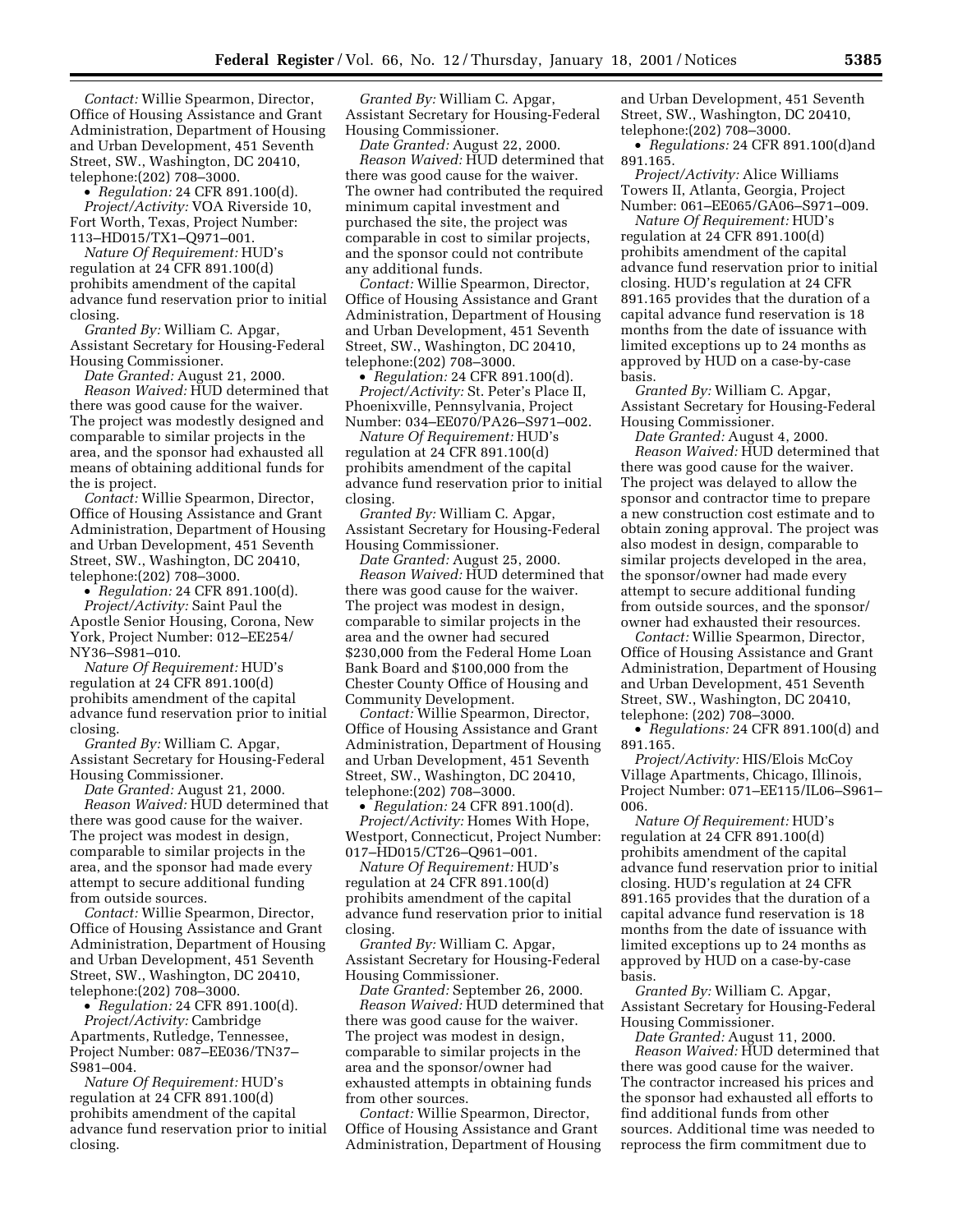the increase in construction costs and to initially endorse the project.

*Contact:* Willie Spearmon, Director, Office of Housing Assistance and Grant Administration, Department of Housing and Urban Development, 451 Seventh Street, SW., Washington, DC 20410, telephone: (202) 708–3000.

• *Regulations:* 24 CFR 891.100(d) and 891.165.

*Project/Activity:* Selfhelp/United Help Kissena Apartments, Flushing, New York, Project Number: 012–EE224/ NY36–S971–011.

*Nature Of Requirement:* HUD's regulation at 24 CFR 891.100(d) prohibits amendment of the capital advance fund reservation prior to initial closing. HUD's regulation at 24 CFR 891.165 provides that the duration of a capital advance fund reservation is 18 months from the date of issuance with limited exceptions up to 24 months as approved by HUD on a case-by-case basis.

*Granted By:* William C. Apgar, Assistant Secretary for Housing-Federal Housing Commissioner.

*Date Granted:* August 11, 2000. *Reason Waived:* HUD determined that there was good cause for the waiver. The project encountered delays in securing zoning approvals, the project was economically designed, comparable to similar projects developed in the area, and the sponsor/owner had exhausted their resources.

*Contact:* Willie Spearmon, Director, Office of Housing Assistance and Grant Administration, Department of Housing and Urban Development, 451 Seventh Street, SW., Washington, DC 20410, telephone:(202) 708–3000.

• *Regulations:* 24 CFR 891.100(d) and 891.165.

*Project/Activity:* ASI-Missoula, Missoula, Montana, Project Number: 93–HD013/MY99–Q961–001.

*Nature Of Requirement:* HUD's regulation at 24 CFR 891.100(d) prohibits amendment of the capital advance fund reservation prior to initial closing. HUD's regulation at 24 CFR 891.165 provides that the duration of a capital advance fund reservation is 18 months from the date of issuance with limited exceptions up to 24 months as approved by HUD on a case-by-case basis.

*Granted By:* William C. Apgar, Assistant Secretary for Housing-Federal Housing Commissioner.

*Date Granted:* August 21, 2000. *Reason Waived:* HUD determined that there was good cause for the waiver. The owner encountered delays due to the loss of two sites for the project and the death of the specialist who had been working very diligently on the project.

The project was economically designed, comparable to other similar projects developed in the jurisdiction, and the owner had exhausted all possible efforts to obtain additional funds.

*Contact:* Willie Spearmon, Director, Office of Housing Assistance and Grant Administration, Department of Housing and Urban Development, 451 Seventh Street, SW., Washington, DC 20410, telephone: (202) 708–3000.

• *Regulations:* 24 CFR 891.100(d) and 891.165.

*Project/Activity:* Pomperaug Senior Housing, Southbury Twp., Connecticut, Project Number: 017–EE040/CT26– S971–008.

*Nature Of Requirement:* HUD's regulation at 24 CFR 891.100(d) prohibits amendment of the capital advance fund reservation prior to initial closing. HUD's regulation at 24 CFR 891.165 provides that the duration of a capital advance fund reservation is 18 months from the date of issuance with limited exceptions up to 24 months as approved by HUD on a case-by-case basis.

*Granted By:* William C. Apgar, Assistant Secretary for Housing-Federal Housing Commissioner.

*Date Granted:* September 26, 2000. *Reason Waived:* HUD determined that there was good cause for the waivers. Delays were due to the owner obtaining design approval from the town of Southbury Planning and Zoning Commission. In addition, the project was modest in design, comparable to similar projects developed in the area, and the owner had made every attempt to secure additional funding from other sources.

*Contact:* Willie Spearmon, Director, Office of Housing Assistance and Grant Administration, Department of Housing and Urban Development, 451 Seventh Street, SW., Washington, DC 20410, telephone: (202) 708–3000.

• *Regulations:* 24 CFR 891.100(d) and 891.165.

*Project/Activity:* Cold Spring House, Forstburgh, New York, Project Number: 012–HD075/NY36–Q971–004.

*Nature Of Requirement:* HUD's regulation at 24 CFR 891.100(d) prohibits amendment of the capital advance fund reservation prior to initial closing. HUD's regulation at 24 CFR 891.165 provides that the duration of a capital advance fund reservation is 18 months from the date of issuance with limited exceptions up to 24 months as approved by HUD on a case-by-case basis.

*Granted By:* William C. Apgar, Assistant Secretary for Housing-Federal Housing Commissioner.

*Date Granted:* September 26, 2000.

*Reason Waived:* HUD determined that there was good cause for the waiver. The owner was unable to obtain additional funds, and the project would receive complete property tax exemption from the locality as well as support service funding from the state. Additionally, a delay of over one year was encountered due to issues associated with the incorporation of the owner.

*Contact:* Willie Spearmon, Director, Office of Housing Assistance and Grant Administration, Department of Housing and Urban Development, 451 Seventh Street, SW., Washington, DC 20410, telephone: (202) 708–3000.

• *Regulation:* 24 CFR 891.105 and 891.410(c).

Project Activity: Sugarloaf Village, Diamond City, Arkansas, Project Number 082–EE091.

*Nature of Requirement:* HUD regulations at 24 CFR Part 891 require that occupancy be limited to Very Low Income (VLI) elderly persons (*i.e.,* households composed of one or more persons at least one of whom is 62 years of age at time of initial occupancy).

*Granted By:* William C. Apgar, Assistant Secretary for Housing-Federal Housing Commissioner.

*Date Granted:* September 12, 2000. *Reason Waived:* HUD determined that there was good cause for the waiver. The Little Rock Multifamily Program Center requested an age and income waiver for this Section 202/PRAC project. The project is only 4.3 percent occupied after 11 months of occupancy and is unable to attract sufficient elderly tenants because of insufficient local demand. These waivers will allow project management flexibility in attempting to rent up vacant units, thereby maintaining project viability and preventing foreclosure of the project. The waivers will allow elderly and near-elderly families and individuals who are at or over the age of 55 and low income to apply for admission to the project in addition to very low elderly families who will continue to receive an admissions preference.

*Contact:* Frank M. Malone, Director, Office of Asset Management, Department of Housing and Urban Development, 451 Seventh Street SW., Room 6160, Washington, DC 20410; telephone (202) 708–3730.

• *Regulation:* 24 CFR 891.120(b), 891.310(b)(1) and (b)(2).

*Project/Activity:* Options Supported Housing Project V, Scattered Site: Huntington, Huntington Sta., Centereach and Selden, New York, Project Number: 012–HD085/NY36– Q981–006.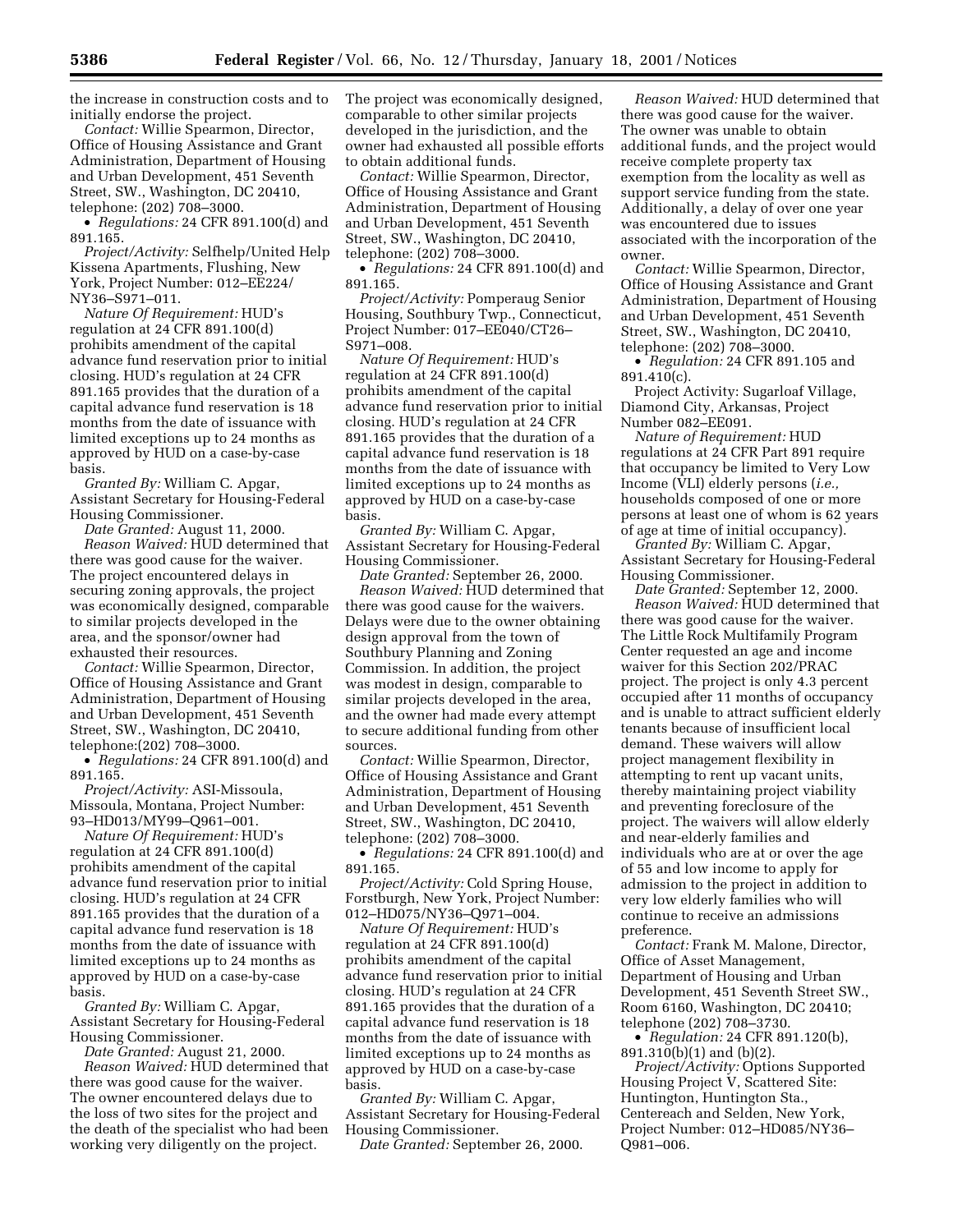*Nature Of Requirement:* HUD's regulations at 24 CFR 891.120(b), 891.310(b)(1) and (b)(2) govern accessibility standards for the Section 811 program.

*Granted By:* William C. Apgar, Assistant Secretary for Housing-Federal Housing Commissioner.

*Date Granted:* August 11, 2000. *Reason Waived:* HUD determined there was good cause for the waiver. The project consisted of acquisition with rehabilitation of four group homes for persons with chronic mental illness. One of the sites was designed to be accessible for persons with mobility impairments. To make all units fully accessible for persons with mobility impairments would make the project, as a whole, financially unfeasible. The consumers served under the sponsor's existing programs did not generally require accessible housing, therefore accessibility of the one site was more than adequate for potential residents.

*Contact:* Willie Spearmon, Director, Office Of Housing Assistance and Grant Administration, Department of Housing and Urban Development, 451 Seventh Street, SW., Washington, DC 20410– 7000, telephone: (202) 708–3000.

• *Regulation:* 24 CFR 891.165.

*Project/Activity:* Abraham Lincoln Center, Chicago, Illinois, Project Number: 071–HD095/IL06–Q961–010.

*Nature Of Requirement:* HUD's regulation at 24 CFR 891.165 provides that the duration of a capital advance fund reservation is 18 months from the date of issuance with limited exceptions up to 24 months as approved by HUD on a case-by-case basis.

*Granted By:* William C. Apgar, Assistant Secretary for Housing-Federal Housing Commissioner.

*Date Granted:* July 13, 2000.

*Reason Waived:* HUD determined that there was good cause for the waiver. The City had required the sponsor to obtain the approval of each alderman and the alderman had, in turn, required the approval of each of the communities involved.

*Contact:* Willie Spearmon, Director, Office of Housing Assistance and Grant Administration, Department of Housing and Urban Development, 451 Seventh Street, SW., Washington, DC 20410, telephone: (202) 708–3000.

• *Regulation:* 24 CFR 891.165. *Project/Activity:* Eaton Knolls, Town of Islip, New York, Project Number: 012–HD076/NY36–Q971–005.

*Nature Of Requirement:* HUD's regulation at 24 CFR 891.165 provides that the duration of a capital advance fund reservation is 18 months from the date of issuance with limited exceptions up to 24 months as approved by HUD on a case-by-case basis.

*Granted By:* William C. Apgar, Assistant Secretary for Housing-Federal Housing Commissioner.

*Date Granted:* July 25, 2000. *Reason Waived:* HUD determined that there was good cause for the waiver. Problems were discovered with the title policy which have subsequently been resolved to the satisfaction of all parties.

*Contact:* Willie Spearmon, Director, Office of Housing Assistance and Grant Administration, Department of Housing and Urban Development, 451 Seventh Street, SW., Washington, DC 20410, telephone: (202) 708–3000.

• *Regulation:* 24 CFR 891.165. *Project/Activity:* Accessible Space, Inc., Birmingham, Alabama, Project Number: 062–HD041/AL09–Q981–004.

*Nature Of Requirement:* HUD's regulation at 24 CFR 891.165 provides that the duration of a capital advance fund reservation is 18 months from the date of issuance with limited exceptions up to 24 months as approved by HUD on a case-by-case basis.

*Granted By:* William C. Apgar, Assistant Secretary for Housing-Federal Housing Commissioner.

*Date Granted:* August 3, 2000. *Reason Waived:* HUD determined that there was good cause to grant this waiver. The project had been delayed due to neighborhood opposition.

*Contact:* Willie Spearmon, Director, Office of Housing Assistance and Grant Administration, Department of Housing and Urban Development, 451 Seventh Street, SW., Washington, DC 20410, telephone: (202) 708–3000.

• *Regulation:* 24 CFR 891.165. *Project/Activity:* Ryder Assisted Care II, Humacao, Puerto Rico, Project Number: 065–HD010/RQ46–Q961–003.

*Nature Of Requirement:* HUD's regulation at 24 CFR 891.165 provides that the duration of a capital advance fund reservation is 18 months from the date of issuance with limited exceptions up to 24 months as approved by HUD on a case-by-case basis.

*Granted By:* William C. Apgar, Assistant Secretary for Housing-Federal Housing Commissioner.

*Date Granted:* August 3, 2000. *Reason Waived:* HUD determined that there was good cause for the waiver. Time delays were directly attributable to third parties since required local government endorsements took more than a year to be approved.

*Contact:* Willie Spearmon, Director, Office of Housing Assistance and Grant Administration, Department of Housing and Urban Development, 451 Seventh Street, SW., Washington, DC 20410, telephone: (202) 708–3000.

• *Regulation:* 24 CFR 891.165. *Project/Activity:* St. Anthony Homes, Baltimore, Maryland, Project Number: 052–HD029/MD06–Q971–003.

*Nature Of Requirement:* HUD's regulation at 24 CFR 891.165 provides that the duration of a capital advance fund reservation is 18 months from the date of issuance with limited exceptions up to 24 months as approved by HUD on a case-by-case basis.

*Granted By:* William C. Apgar, Assistant Secretary for Housing-Federal Housing Commissioner.

*Date Granted:* August 4, 2000. *Reason Waived:* HUD determined that there was good cause for the waiver. Additional time was needed to prepare and submit the initial closing package.

*Contact:* Willie Spearmon, Director, Office of Housing Assistance and Grant Administration, Department of Housing and Urban Development, 451 Seventh Street, SW., Washington, DC 20410, telephone: (202) 708–3000.

• *Regulation:* 24 CFR 891.165. *Project/Activity:* Moorestown Consumer Home, Philadelphia, Pennsylvania, Project Number: 035– HD038/NJ39–Q971–077.

*Nature Of Requirement:* HUD's regulation at 24 CFR 891.165 provides that the duration of a capital advance fund reservation is 18 months from the date of issuance with limited exceptions up to 24 months as approved by HUD on a case-by-case basis.

*Granted By:* William C. Apgar, Assistant Secretary for Housing-Federal Housing Commissioner.

*Date Granted:* August 10, 2000. *Reason Waived:* HUD determined that there was good cause for the waiver. The sponsor could not secure control of the site identified, had to secure bridge financing. Additionally, HUD required the sponsor to hire an architect due to the nature and amount of work involved.

*Contact:* Willie Spearmon, Director, Office of Housing Assistance and Grant Administration, Department of Housing and Urban Development, 451 Seventh Street, SW., Washington, DC 20410, telephone: (202) 708–3000.

• *Regulation:* 24 CFR 891.165. *Project/Activity:* Royale Gardens, Chicago, Illinois, Project Number: 071– EE125/IL06–S961–016.

*Nature Of Requirement:* HUD's regulation at 24 CFR 891.165 provides that the duration of a capital advance fund reservation is 18 months from the date of issuance with limited exceptions up to 24 months as approved by HUD on a case-by-case basis.

*Granted By:* William C. Apgar, Assistant Secretary for Housing-Federal Housing Commissioner.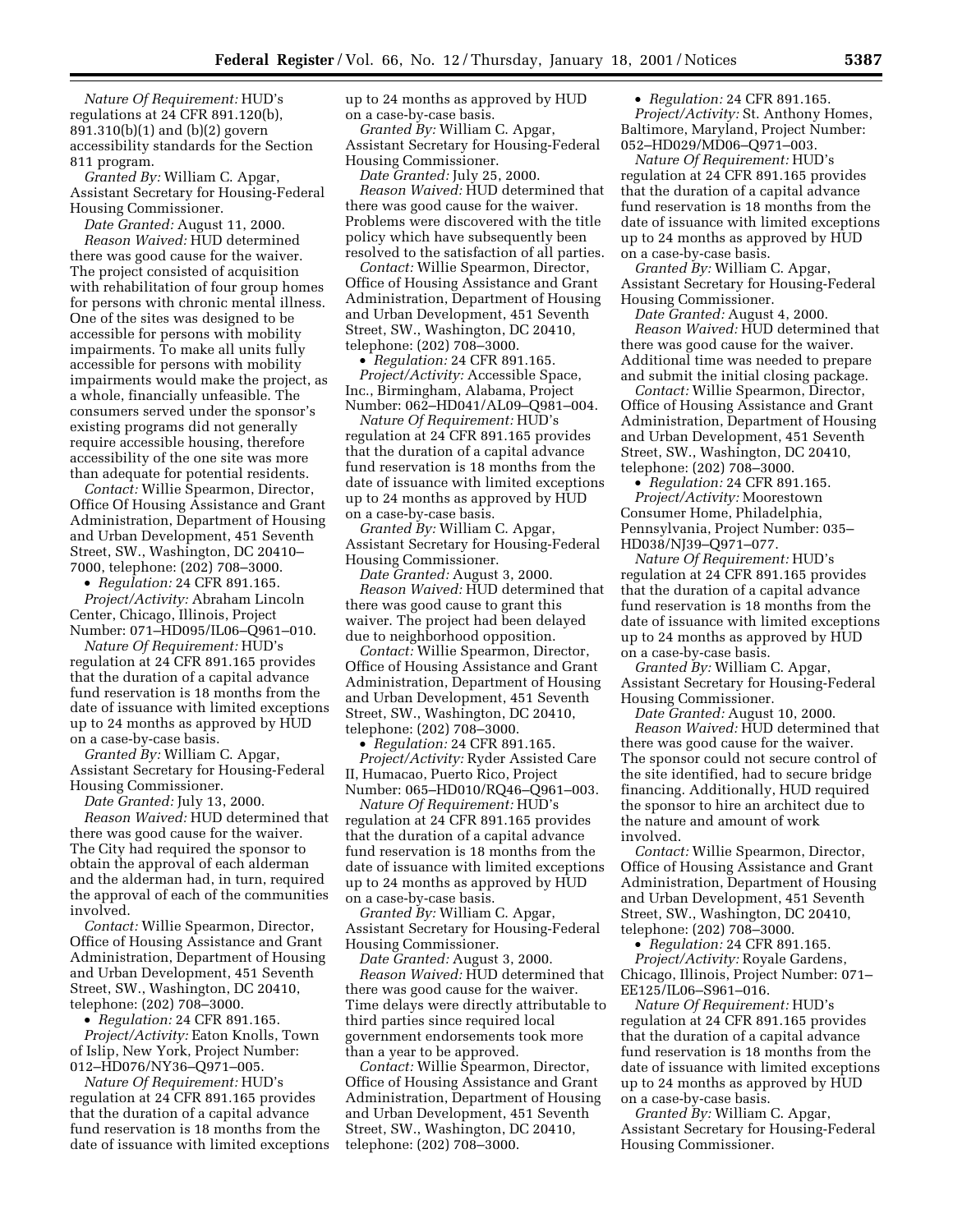*Date Granted:* August 11, 2000. *Reason Waived:* HUD determined that there was good cause for the waiver. The project had been delayed due to the City of Chicago imposing new requirements regarding detailed breakdowns for landscaping costs.

*Contact:* Willie Spearmon, Director, Office of Housing Assistance and Grant Administration, Department of Housing and Urban Development, 451 Seventh Street, SW., Washington, DC 20410, telephone: (202) 708–3000.

• *Regulation:* 24 CFR 891.165. *Project/Activity:* Hogar Aurora, Aibonito, Puerto Rico, Project Number: 056–HD015/RQ46–Q971–002.

*Nature Of Requirement:* HUD's regulation at 24 CFR 891.165 provides that the duration of a capital advance fund reservation is 18 months from the date of issuance with limited exceptions up to 24 months as approved by HUD on a case-by-case basis.

*Granted By:* William C. Apgar, Assistant Secretary for Housing-Federal Housing Commissioner.

*Date Granted:* August 11, 2000. *Reason Waived:* HUD determined that there was good cause for the waiver. The delay in initial closing was directly attributable to the high cost of construction on the island and the lack of an available contractor to develop the project within the cost limits.

*Contact:* Willie Spearmon, Director, Office of Housing Assistance and Grant Administration, Department of Housing and Urban Development, 451 Seventh Street, SW., Washington, DC 20410, telephone: (202) 708–3000.

• *Regulation:* 24 CFR 891.165.

*Project/Activity:* Three Bridges, Philadelphia, Pennsylvania, Project Number: 031–EE042/NJ39–S961–008.

*Nature Of Requirement:* HUD's regulation at 24 CFR 891.165 provides that the duration of a capital advance fund reservation is 18 months from the date of issuance with limited exceptions up to 24 months as approved by HUD on a case-by-case basis.

*Granted By:* William C. Apgar, Assistant Secretary for Housing-Federal Housing Commissioner.

*Date Granted:* August 16, 2000.

*Reason Waived:* HUD determined that there was good cause for the waiver. The project was pending a judicial decision concerning settlement of a dispute regarding site control.

*Contact:* Willie Spearmon, Director, Office of Housing Assistance and Grant Administration, Department of Housing and Urban Development, 451 Seventh Street, SW., Washington, DC 20410, telephone: (202) 708–3000.

• *Regulation:* 24 CFR 891.165.

*Project/Activity:* ARC Housing, Wauwatosa, Wisconsin, Project Number: 075–HD053/WI39–Q971–004.

*Nature Of Requirement:* HUD's regulation at 24 CFR 891.165 provides that the duration of a capital advance fund reservation is 18 months from the date of issuance with limited exceptions up to 24 months as approved by HUD on a case-by-case basis.

*Granted By:* William C. Apgar, Assistant Secretary for Housing-Federal Housing Commissioner.

*Date Granted:* August 16, 2000. *Reason Waived:* HUD determined that there was good cause for the waiver. The sponsor needed additional time to work out the completion and submission of the closing documents. Additionally, the sponsor experienced problems with lead based paint removal, underground storage tanks, an elevator and relocation.

*Contact:* Willie Spearmon, Director, Office of Housing Assistance and Grant Administration, Department of Housing and Urban Development, 451 Seventh Street, SW., Washington, DC 20410, telephone: (202) 708–3000.

• *Regulation:* 24 CFR 891.165. *Project/Activity:* Absecon Consumer Home, Philadelphia, Pennsylvania, Project Number: 031–HD084/NJ39– Q971–009.

*Nature Of Requirement:* HUD's regulation at 24 CFR 891.165 provides that the duration of a capital advance fund reservation is 18 months from the date of issuance with limited exceptions up to 24 months as approved by HUD on a case-by-case basis.

*Granted By:* William C. Apgar, Assistant Secretary for Housing-Federal Housing Commissioner.

*Date Granted:* August 16, 2000. *Reason Waived:* HUD determined that there was good cause for the waiver. The sponsor had to locate a new site for the project and this was the sponsor's first experience with modular units (which it was using to replace the existing facility on the site and hoped to replicate in the future).

*Contact:* Willie Spearmon, Director, Office of Housing Assistance and Grant Administration, Department of Housing and Urban Development, 451 Seventh Street, SW., Washington, DC 20410, telephone: (202) 708–3000.

• *Regulation:* 24 CFR 891.165. *Project/Activity:* Ft. Washington

Adventist Apartments—New Life Homes, Albuquerque, New Mexico, Project Number: 116–HD015/NM16– Q001–001.

*Nature Of Requirement:* HUD's regulation at 24 CFR 891.165 provides that the duration of a capital advance fund reservation is 18 months from the

date of issuance with limited exceptions up to 24 months as approved by HUD on a case-by-case basis.

*Granted By:* William C. Apgar, Assistant Secretary for Housing-Federal Housing Commissioner.

*Date Granted:* August 30, 2000. *Reason Waived:* HUD determined that there was good cause for the waiver. The project had been delayed due to zoning issues and the need for local government approval of its water/sewer classification.

*Contact:* Willie Spearmon, Director, Office of Housing Assistance and Grant Administration, Department of Housing and Urban Development, 451 Seventh Street, SW., Washington, DC 20410, telephone: (202) 708–3000.

• *Regulation:* 24 CFR 891.165. *Project/Activity:* Ray Rawson Villa, Las Vegas, Nevada, Project Number: 125–HD064/NV25–Q971–001.

*Nature Of Requirement:* HUD's regulation at 24 CFR 891.165 provides that the duration of a capital advance fund reservation is 18 months from the date of issuance with limited exceptions up to 24 months as approved by HUD on a case-by-case basis.

*Granted By:* William C. Apgar, Assistant Secretary for Housing-Federal Housing Commissioner.

*Date Granted:* August 30, 2000. *Reason Waived:* HUD determined that there was good cause for the waiver. The project experienced delays while the sponsor raised funds to meet the increased construction costs.

*Contact:* Willie Spearmon, Director, Office of Housing Assistance and Grant Administration, Department of Housing and Urban Development, 451 Seventh Street, SW., Washington, DC 20410, telephone: (202) 708–3000.

• *Regulation:* 24 CFR 891.165. *Project/Activity:* Timothy Place, Plum Borough, Allegheny County, Pennsylvania, Project Number: 033– HD048/PA28–Q971–010.

*Nature Of Requirement:* HUD's regulation at 24 CFR 891.165 provides that the duration of a capital advance fund reservation is 18 months from the date of issuance with limited exceptions up to 24 months as approved by HUD on a case-by-case basis.

*Granted By:* William C. Apgar, Assistant Secretary for Housing-Federal Housing Commissioner.

*Date Granted:* August 30, 2000. *Reason Waived:* HUD determined that there was good cause for the waiver. The first two approved sites were abandoned due to the sponsor's inability to secure additional sewer taps through the Department of Environmental Protection and to obtain a zoning variance from the local government.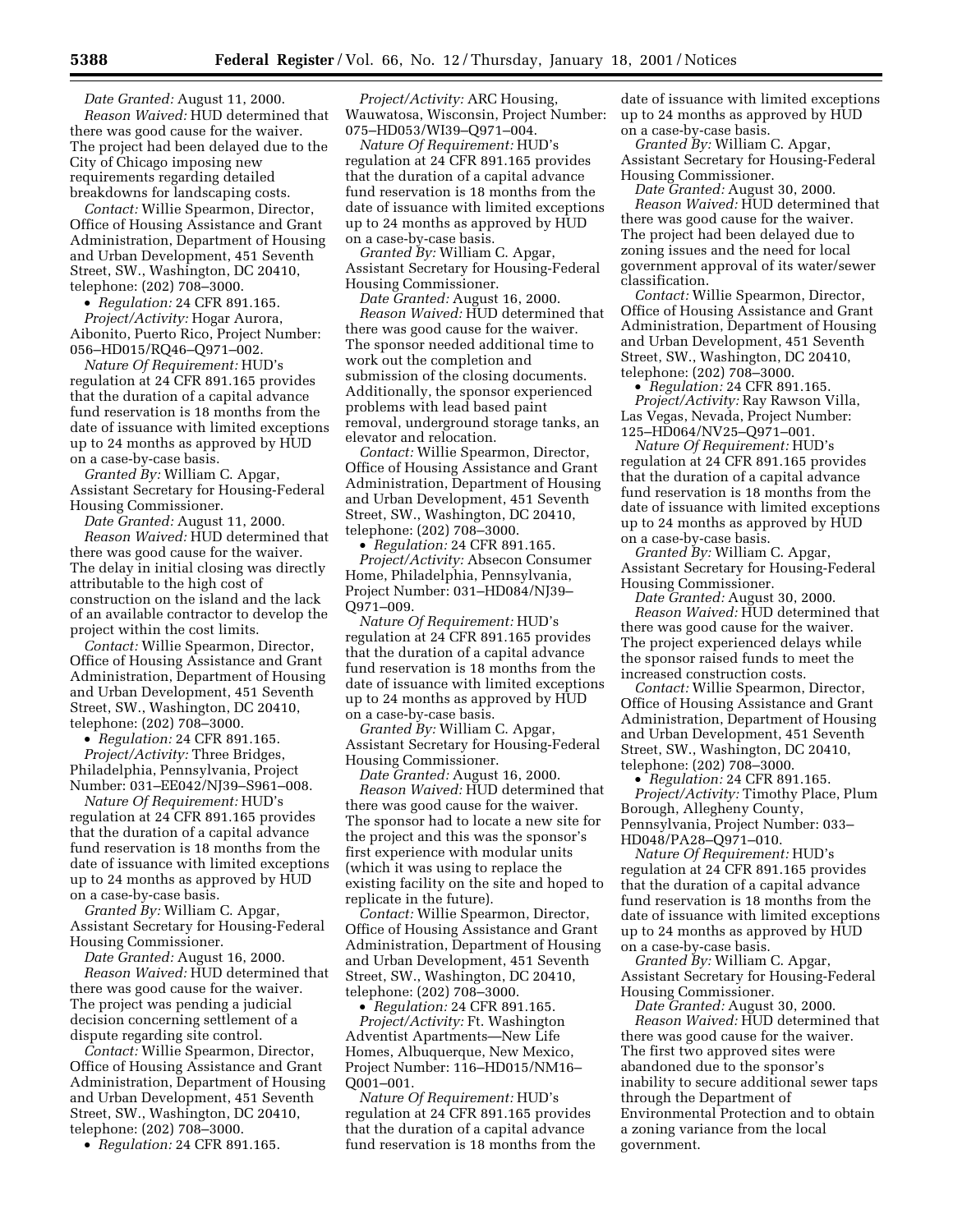*Contact:* Willie Spearmon, Director, Office of Housing Assistance and Grant Administration, Department of Housing and Urban Development, 451 Seventh Street, SW., Washington, DC 20410, telephone: (202) 708–3000.

• *Regulation:* 24 CFR 891.165. *Project/Activity:* Sumac Trail Apartments, Milwaukee, Wisconsin, Project Number: 075–HD050/WI39– Q971–001.

*Nature Of Requirement:* HUD's regulation at 24 CFR 891.165 provides that the duration of a capital advance fund reservation is 18 months from the date of issuance with limited exceptions up to 24 months as approved by HUD on a case-by-case basis.

*Granted By:* William C. Apgar, Assistant Secretary for Housing-Federal Housing Commissioner.

*Date Granted:* September 8, 2000. *Reason Waived:* HUD determined that there was good cause for the waiver. Additional time was needed by the sponsor to correct deficiencies to their firm commitment application.

*Contact:* Willie Spearmon, Director, Office of Housing Assistance and Grant Administration, Department of Housing and Urban Development, 451 Seventh Street, SW., Washington, DC 20410, telephone: (202) 708–3000.

• *Regulation:* 24 CFR 891.165. *Project/Activity:* New Opportunities For Waterbury, Waterbury, Connecticut, Project Number: 017–HD008.

*Nature Of Requirement:* HUD's regulation at 24 CFR 891.165 provides that the duration of a capital advance fund reservation is 18 months from the date of issuance with limited exceptions up to 24 months as approved by HUD on a case-by-case basis.

*Granted By:* William C. Apgar, Assistant Secretary For Housing-Federal Housing Commissioner.

*Date Granted:* September 12, 2000. *Reason Waived:* HUD determined that there was good cause for the waiver. Additional time was needed by the sponsor to secure control of two of the four sites.

*Contact:* Willie Spearmon, Director, Office of Housing Assistance and Grant Administration, Department of Housing and Urban Development, 451 Seventh Street, SW., Washington, DC 20410, telephone: (202) 708–3000.

• *Regulation:* 24 CFR 891.165.

*Project/Activity:* Nashville Supportive Housing Development, Nashville, Tennessee, Project Number: 086– HD016/TN43–Q971–001.

*Nature Of Requirement:* HUD's regulation at 24 CFR 891.165 provides that the duration of a capital advance fund reservation is 18 months from the date of issuance with limited exceptions up to 24 months as approved by HUD on a case-by-case basis.

*Granted By:* William C. Apgar, Assistant Secretary For Housing-Federal Housing Commissioner.

*Date Granted:* September 25, 2000. *Reason Waived:* HUD determined that there was good cause for the waiver. The sponsor was unable to secure proper zoning on the original site and had to locate an alternate site.

*Contact:* Willie Spearmon, Director, Office of Housing Assistance and Grant Administration, Department of Housing and Urban Development, 451 Seventh Street, SW., Washington, DC 20410, telephone: (202) 708–3000.

• *Regulation:* 24 CFR 891.525.

*Project/Activity:* Brooklyn Home for Aged People, New York, New York, Project Number: 012–EH059/NY36– T781–032.

*Nature Of Requirement:* HUD's regulation at 24 CFR 891.165 provides that the duration of a capital advance fund reservation is 18 months from the date of issuance with limited exceptions up to 24 months as approved by HUD on a case-by-case basis.

*Granted By:* William C. Apgar, Assistant Secretary for Housing-Federal Housing Commissioner.

*Date Granted:* September 8, 2000. *Reason Waived:* HUD determined that there was good cause for the waiver. The project was beset with problems, including the fact that the contractor took the project to arbitration over the slow rate of progress. The project was scheduled for completion on or before June 1984. In order to complete construction, the original mortgage was increased and the borrower arranged in 1988 for a second general contractor to complete construction. In an attempt to avoid any liability, the borrower filed for bankruptcy in 1989. The bankruptcy agreement stipulated that the supplemental loan be at 0 percent interest and this agreement was binding.

*Contact:* Willie Spearmon, Director, Office of Housing Assistance and Grant Administration, Department of Housing and Urban Development, 451 Seventh Street, SW., Washington, DC 20410, telephone: (202) 708–3000.

• *Regulation:* 24 CFR 891.575 and 891.610(c).

*Project/Activity:* Northview Apartments, Okemah, Oklahoma, Project Number 117–EH089.

*Nature of Requirement:* HUD's regulations at 24 CFR part 891 limit occupancy to very low income (VLI) elderly households where or one or more persons is at least 62 years of age at the time of initial occupancy.

*Granted By:* William C. Apgar, Assistant Secretary for Housing-Federal Housing Commissioner.

*Date Granted:* July 20, 2000. *Reason Waived:* HUD determined that there was good cause for the waiver. The Kansas City multifamily HUB requested waiver of this regulation due to the limited market of elderly individuals and families. This project is located in a small rural community and has historically been unable to attract elderly families to fill vacancies. This waiver will expand the number of eligible households who can be admitted to the property allowing the owner additional, necessary flexibility in renting up units.

*Contact:* Frank M. Malone, Director, Office of Asset Management, Department of Housing and Urban Development, 451 Seventh Street SW., Room 6160, Washington, DC 20410; telephone: (202) 708–3730.

• *Regulations:* 24 CFR 891.575 and 891.610(c).

*Project/Activity:* IOOF Tower, Salt Lake City, Utah, Project No: 105–EH050.

*Nature of Requirement:* HUD's regulations at 24 CFR part 891 limit occupancy to very low income households composed of two or more persons at least one of whom is 62 years of age or older at the time of initial occupancy.

*Granted By:* William C. Apgar, Assistant Secretary for Housing-Federal Housing Commissioner.

*Date Granted:* September 12, 2000. *Reason Waived:* HUD determined that there was good cause for the waiver. The Denver multifamily HUB requested an age waiver because the project had been unable to sustain occupancy due to the somewhat depressed surrounding

neighborhood and declining demand for very low income elderly housing. The waiver allowed property management to rent up vacant units.

*Contact:* Frank M. Malone, Director, Office of Asset Management, Department of Housing and Urban Development, 451 Seventh Street SW., Room 6160, Washington, DC 20410; telephone: (202) 708–3730.

• *Regulation:* 24 CFR 891.575 and 610(c).

*Project/Activity:* Calvary Tower, Salt Lake City, Utah, Project Number: 105– EH048.

*Nature Of Requirement:* HUD's regulations at 24 CFR part 891 limit occupancy to very low income households composed of two or more persons at least one of whom is 62 years of age or older at the time of initial occupancy.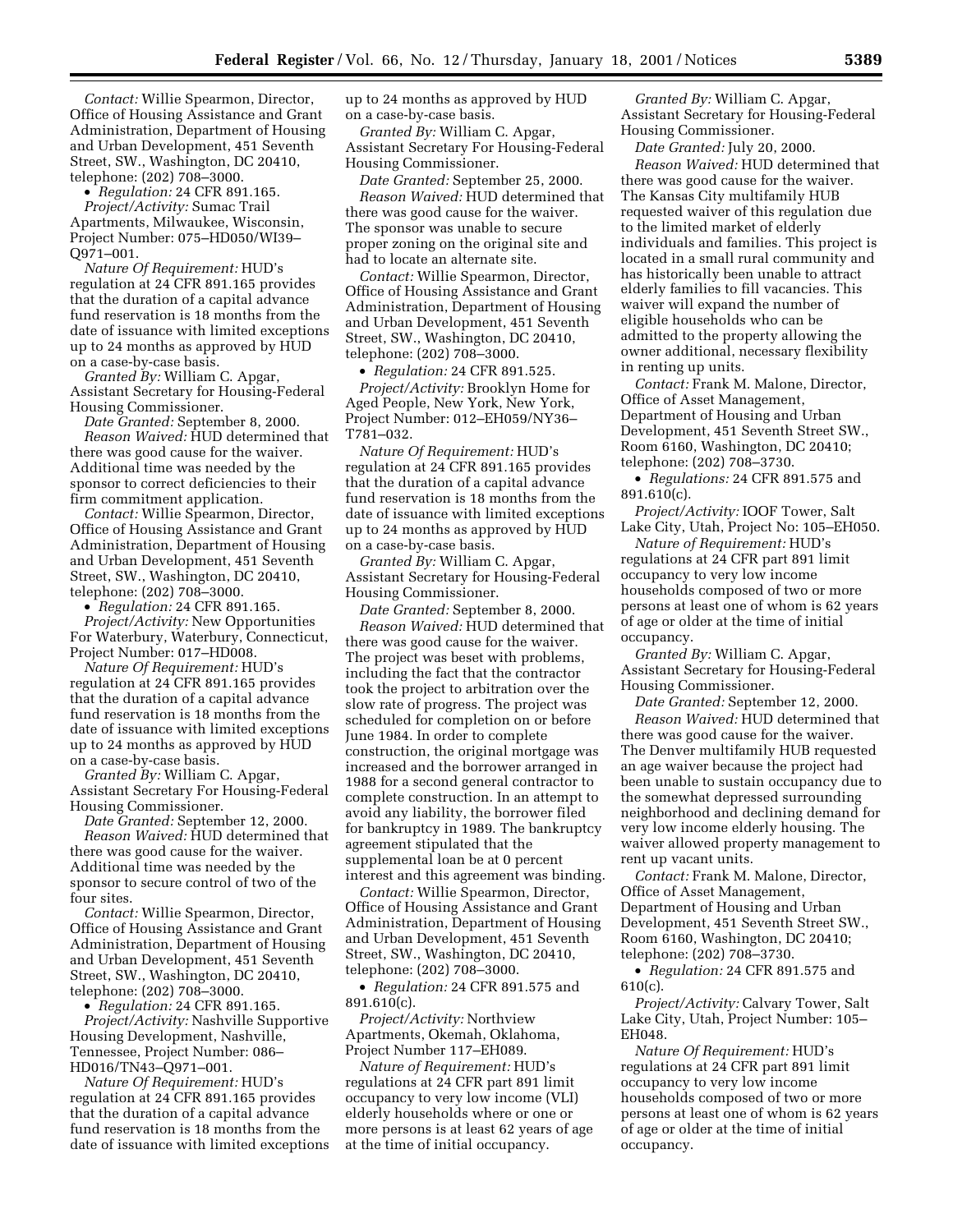Granted By: William C. Apgar, Assistant Secretary for Housing-Federal Housing Commissioner.

Date Waived: September 20, 2000. Reason Waived: HUD determined that there was good cause for the waiver. The Denver Multifamily Hub requested an age waiver for the project due to the soft market for elderly properties in the Salt Lake City area. The surrounding neighborhood of Calvary Tower is somewhat depressed which also contributes to vacancy problems. Even though the property is currently full,

any long term vacancies would pose a financial strain on this property and there is only one applicant on the waiting list. Lowering the age requirement from 62 to 55 and older will allow project management flexibility in attempting to alleviate vacancy problems.

Contact: Frank M. Malone, Director, Office of Asset Management, Department of Housing and Urban Development, 451 Seventh Street SW., Room 6160, Washington, DC 20410; telephone: (202) 708-3730.

#### IV. Regulatory Waivers Granted by the **Office of Multifamily Housing Assistance Restructuring (OHMAR)**

For further information about the following waiver actions, please see the name of the person which immediately follows the description of the waiver granted.

• Regulation: 24 CFR 401.600. Project/Activity: The following projects requested waivers to the 12month limit at above-market rents (24 CFR 401.600):

| FHA No.  | Project name | State     |
|----------|--------------|-----------|
|          |              | AL        |
|          |              | AL        |
|          |              | AR        |
|          |              | AR        |
|          |              | CТ        |
|          |              | CТ        |
|          |              | FL        |
|          |              | FL        |
|          |              | ID        |
|          |              | IN        |
|          |              | ΜN        |
|          |              | ΝM        |
|          |              | ΝM        |
|          |              | ΝM        |
|          |              | <b>NM</b> |
|          |              | ΝY        |
|          |              | OН        |
|          |              | ОH        |
|          |              | OН        |
|          |              | ОH        |
|          |              | OK        |
|          |              | РA        |
|          |              | PA        |
|          |              | PA        |
|          |              | <b>PA</b> |
|          |              | PA        |
|          |              | PA        |
|          |              | PA        |
|          |              | <b>PA</b> |
|          |              | RI        |
|          |              | RI        |
|          |              | SC        |
|          |              | ΤN        |
|          |              | ΤN        |
|          |              | ΤN        |
|          |              | ТX        |
|          |              | <b>TX</b> |
|          |              | ТX        |
|          |              | <b>TX</b> |
|          |              | ТX        |
| 11435005 |              | <b>TX</b> |
|          |              | ТX        |
|          |              | <b>TX</b> |
|          |              | ТX        |
|          |              | VA        |
|          |              | VA        |
|          |              | VA        |
|          |              | VA        |
|          |              | WA        |
|          |              | WA        |
|          |              |           |
|          |              | WA        |
|          |              | wı        |
|          |              | WI        |
|          |              | WI        |
|          |              | WI        |
|          |              | WI        |
|          |              | WI        |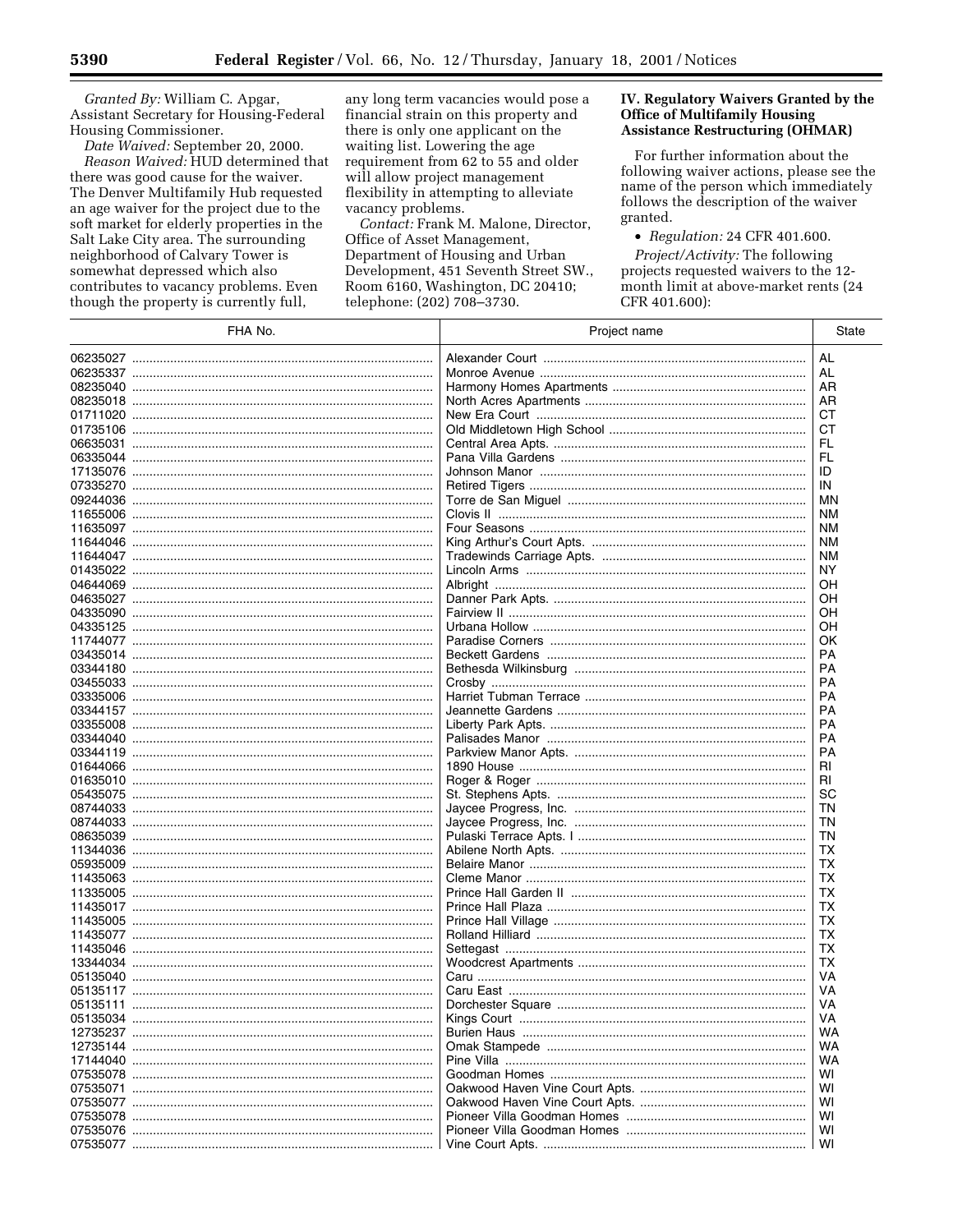| FHA No.  | Project name | State |
|----------|--------------|-------|
| 10935035 |              | WY    |

Nature of Requirement: HUD's regulation at 24 CFR 401.600 requires that projects be marked down to market rents within 12 months of their first expiration date after January 1, 1998. The intent of this provision is to ensure timely processing of requests for restructuring, and that the properties will not default on their FHA insured mortgages during the restructuring process.

Granted By: Ira Peppercorn, Director of OMHAR.

Date Granted: July 11, 2000. Reasons Waived: HUD determined that there was good cause for the waivers. The attached list of projects were not assigned to the PAEs in a timely manner or for which the restructuring analysis was unavoidably delayed due to no fault of the owner.

Contact: Dan Sullivan, Office of Multifamily Housing Assistance

Restructuring, Department of Housing and Urban Development, Portals Building, Suite 400, 1280 Maryland Avenue SW., Washington, DC 20410; telephone (202) 708-0001.

• Regulation: 24 CFR 401.600.

*Project/Activity:* The following projects requested waivers to the 12month limit at above-market rents (24 CFR 401.600):

| FHA No.                                                                                      | Project name | <b>State</b>                                                                    |
|----------------------------------------------------------------------------------------------|--------------|---------------------------------------------------------------------------------|
| 06235045<br>08235039<br>08235036<br>08235049<br>08235019<br>08244015<br>08244042             |              | <b>AL</b><br>AR<br>AR<br>AR<br>AR<br>AR<br>AR                                   |
| 06735015<br>06344041<br>06344041<br>06344041<br>06344041<br>06735016                         |              | <b>FL</b><br>FL<br><b>FL</b><br><b>FL</b><br><b>FL</b><br>FL                    |
| 06135006<br>07435068<br>07135341<br>08335241<br>08335251<br>08335239                         |              | GA<br>IA<br>IL<br>KY<br>KY<br><b>KY</b>                                         |
| 02355123<br>02344152<br>02238003<br>09235359<br>06535004<br>06535027                         |              | МA<br>МA<br>МE<br>MN<br><b>MS</b><br><b>MS</b>                                  |
| 06535244<br>06535242<br>09335068<br>01335060<br>01335048                                     |              | <b>MS</b><br><b>MS</b><br><b>MS</b><br>MT<br><b>NY</b><br><b>NY</b>             |
| 01257044<br>01335056<br>01332002<br>11794009<br>11844025<br>05435037<br>05444005<br>11444026 | Sumet I      | <b>NY</b><br><b>NY</b><br><b>NY</b><br>ΟK<br>OK<br><b>SC</b><br>SC<br><b>TX</b> |
| 10935028                                                                                     |              | <b>WY</b><br>WY                                                                 |

Nature of Requirement: HUD's regulation at 24 CFR 401.600 requires that projects be marked down to market rents within 12 months of their first expiration date after January 1, 1998. The intent of this provision is to ensure timely processing of requests for restructuring, and that the properties will not default on their FHA insured

mortgages during the restructuring process.

Granted By: Ira Peppercorn, Director of OMHAR.

Date Granted: August 2, 2000. Reason Waived: HUD determined that there was good cause for the waivers. The attached list of projects were not assigned to the PAEs in a timely manner

and for which the restructuring analysis was unavoidably delayed due to no fault of the owner.

Contact: Dan Sullivan, Office of Multifamily Housing Assistance Restructuring, Department of Housing and Urban Development, Portals Building, Suite 400, 1280 Maryland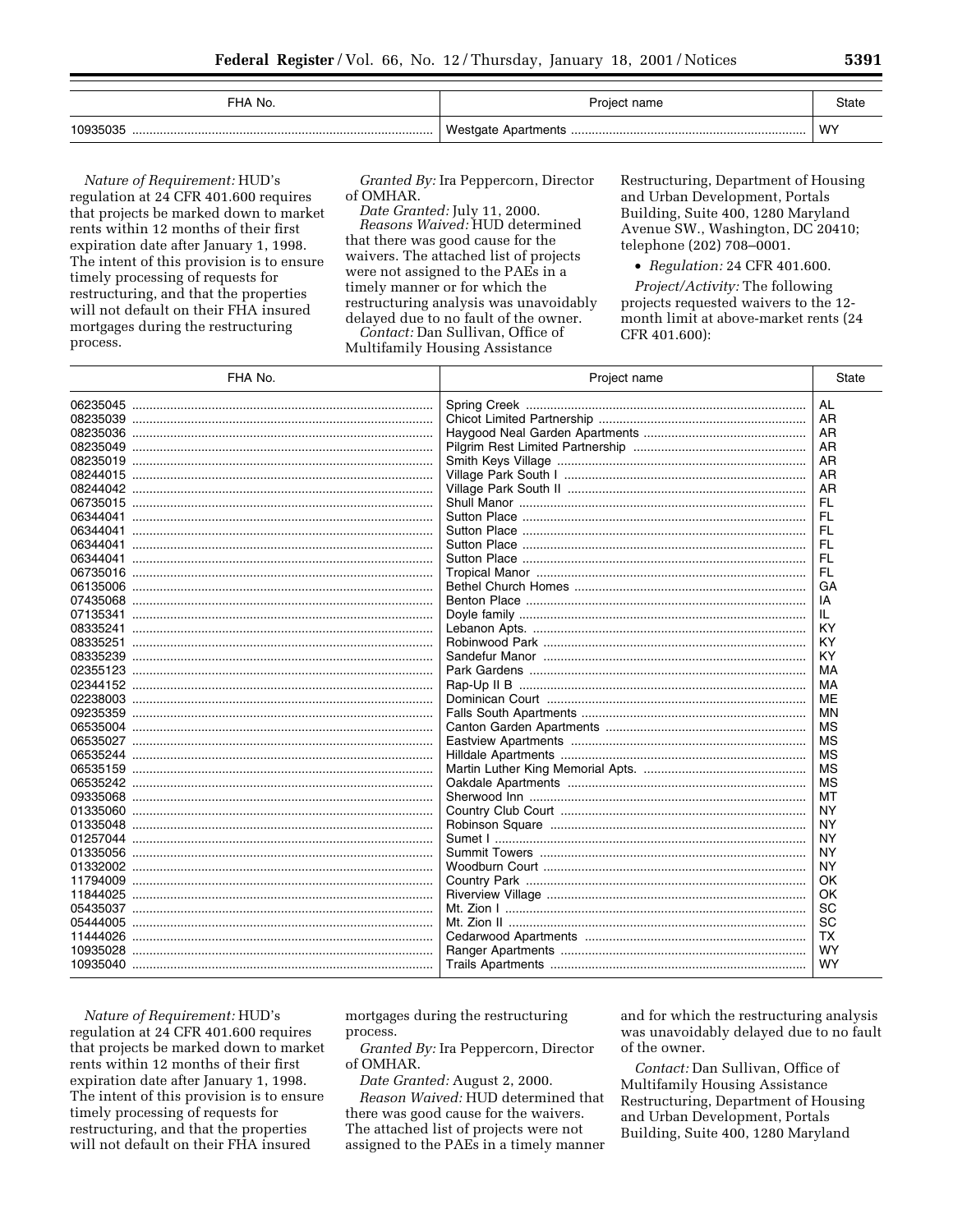Avenue SW., Washington, DC 20410; telephone (202) 708-0001. • Regulation: 24 CFR 401.600.

Project/Activity: The following projects requested waivers to the 12month limit at above-market rents (24 CFR 401.600):

| FHA No.  | Project name | State     |
|----------|--------------|-----------|
|          |              | DC        |
|          |              | FL        |
|          |              | FL        |
|          |              | FL        |
|          |              | FL        |
| 06344051 |              | FL        |
|          |              | IA        |
|          |              | IL.       |
|          |              | KY        |
|          |              | MS        |
|          |              | МT        |
|          |              | NJ.       |
|          |              | <b>NM</b> |
|          |              | <b>NM</b> |
|          |              | <b>NY</b> |
|          |              | <b>NY</b> |
|          |              | ΝY        |
|          |              | <b>NY</b> |
|          |              | ΝY        |
|          |              | OΗ        |
|          |              | OK        |
|          |              | OK        |
|          |              | OK        |
|          |              | OK        |
|          |              | OK        |
|          |              | OK        |
|          |              | OK        |
|          |              | OK        |
|          |              | <b>PA</b> |
|          |              | PA        |
|          |              | PA        |
|          |              | <b>PA</b> |
|          |              | <b>PA</b> |
|          |              | <b>PA</b> |
|          |              | <b>PA</b> |
|          |              | TN        |
|          |              | TN        |
|          |              | <b>TN</b> |
|          |              | TN        |
|          |              | <b>TN</b> |
|          |              | TN        |
|          |              | <b>TN</b> |
|          |              | ТX        |
|          |              | TX        |
|          |              | TX        |
|          |              | TX        |
|          |              | <b>TX</b> |
| 08244031 |              | TX        |
| 08244031 |              | ТX        |
|          |              | TX        |
|          |              | VA        |
|          |              | WA        |
|          |              | <b>WA</b> |
|          |              | WI        |
|          |              | WI        |
|          |              | WI        |
|          |              | <b>WV</b> |

Nature of Requirement: HUD's regulation at 24 CFR 401.600 requires that projects be marked down to market rents within 12 months of their first expiration date after January 1, 1998. The intent of this provision is to ensure timely processing of requests for restructuring, and that the properties

will not default on their FHA insured mortgages during the restructuring process.

Granted By: Ira Peppercorn, Director of OMHAR.

Date Granted: August 16, 2000. Reason Waived: HUD determined that there was good cause for the waivers. The attached list of projects were not

assigned to the PAEs in a timely manner or for which the restructuring analysis was unavoidably delayed due to no fault of the owner.

Contact: Dan Sullivan, Office of Multifamily Housing Assistance Restructuring, Department of Housing and Urban Development, Portals Building, Suite 400, 1280 Maryland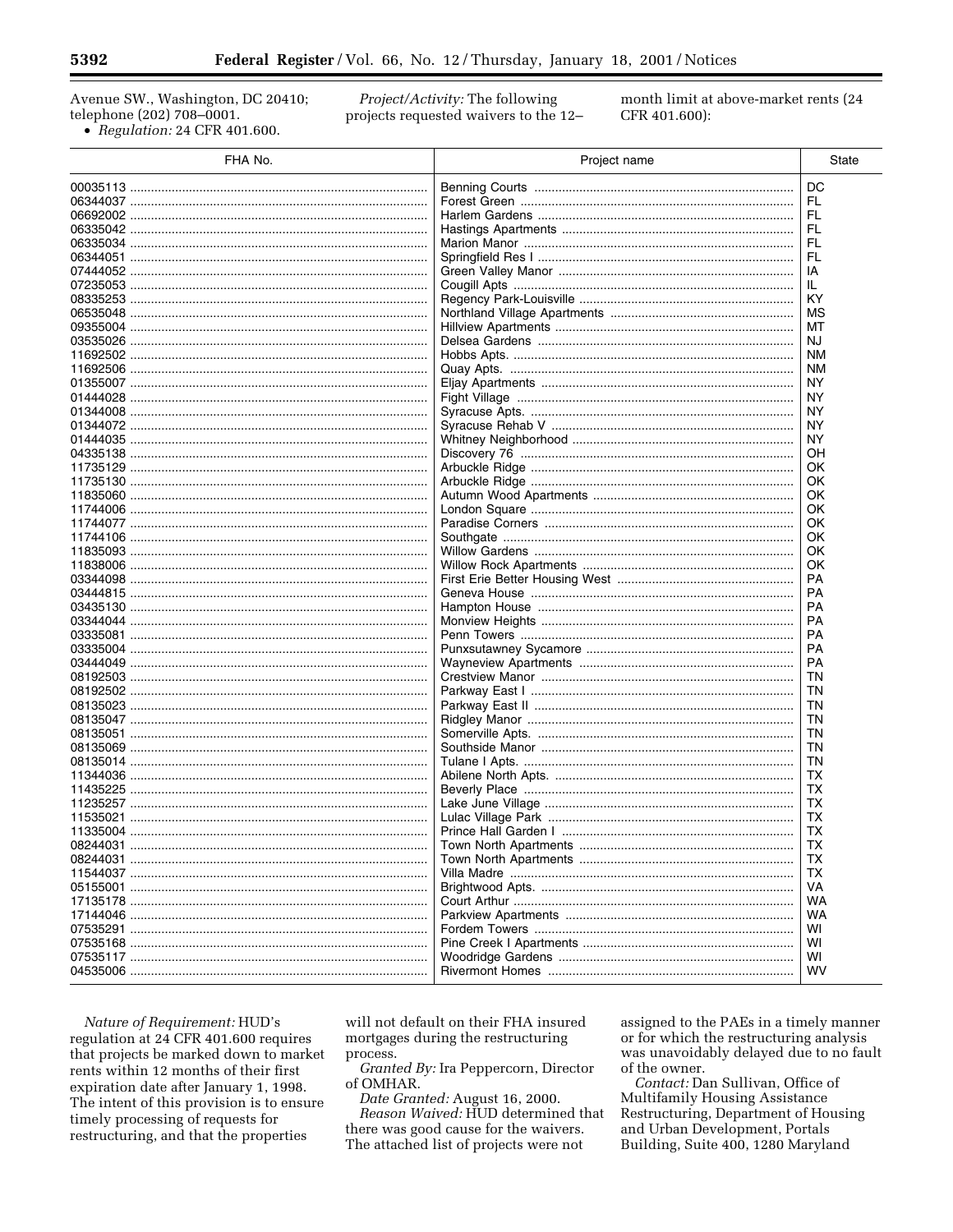Avenue SW., Washington, DC 20410; telephone (202) 708-0001.  $\bullet$  Regulation: 24 CFR 401.600.

Project/Activity: The following projects requested waivers to the 12month limit at above-market rents (24 CFR 401.600):

| FHA No.              | Project name                  | State     |
|----------------------|-------------------------------|-----------|
| 06292002             |                               | AL        |
| 10135207             |                               | CO        |
| 00044142             |                               | DC        |
| 00044142             |                               | DC        |
| 00035110             |                               | DC        |
| 00055068             |                               | DC        |
| 03235003             |                               | DE<br>FL  |
| 06735048<br>06335030 |                               | FL        |
| 06335031             |                               | FL        |
| 06335101             |                               | FL        |
| 06735035             |                               | FL.       |
| 06344051             |                               | FL        |
| 06344051             |                               | FL.       |
| 06192505             |                               | GА        |
| 14035074<br>07435130 |                               | ΗI<br>ΙA  |
| 12435028             |                               | ID        |
| 07135339             |                               | IL        |
| 07135369             |                               | IL.       |
| 07344455             |                               | IN        |
| 07344455             |                               | IN        |
| 02344152             |                               | МA        |
| 09235299<br>09335007 |                               | ΜN<br>MT  |
| 09335074             |                               | МT        |
| 03135185             |                               | NJ.       |
| 11635015             |                               | NΜ        |
| 11635056             |                               | <b>NM</b> |
| 01235193             |                               | ΝY        |
| 01257029<br>01255173 |                               | NY.<br>ΝY |
| 01235306             |                               | NY.       |
| 01255012             |                               | ΝY        |
| 04335204             |                               | OH        |
| 04335173             |                               | OН        |
| 04335197             |                               | ΟH        |
| 04335153<br>04635388 |                               | OН<br>ΟH  |
| 04335100             |                               | OН        |
| 04335107             |                               | ΟH        |
| 04335084             |                               | ΟH        |
| 11735013             |                               | OK.       |
| 11744115             |                               | OK.       |
| 11744077<br>11835084 |                               | OK.<br>0K |
| 11835084             |                               | 0K        |
| 11835080             | <b>Willow Park Apartments</b> | OK        |
| 03344045             |                               | РA        |
| 03344071             |                               | РA        |
| 03344108             |                               | РA        |
| 03444808<br>03442029 |                               | РA<br>РA  |
| 03438017             |                               | РA        |
| 03344050             |                               | РA        |
| 03310002             |                               | PA        |
| 01658501             |                               | RI        |
| 01644032             |                               | <b>RI</b> |
| 08192504<br>08135035 |                               | ΤN<br>ΤN  |
| 11344036             |                               | TХ        |
| 11435225             |                               | ТX        |
| 11444026             |                               | ТX        |
| 11435023             |                               | ТX        |
| 11535024             |                               | ТX        |
| 11492501             |                               | ТX        |
| 11235070<br>11235014 |                               | TХ<br>ТX  |
| 11235029             |                               | ТX        |
| 11344001             |                               | ТX        |

▀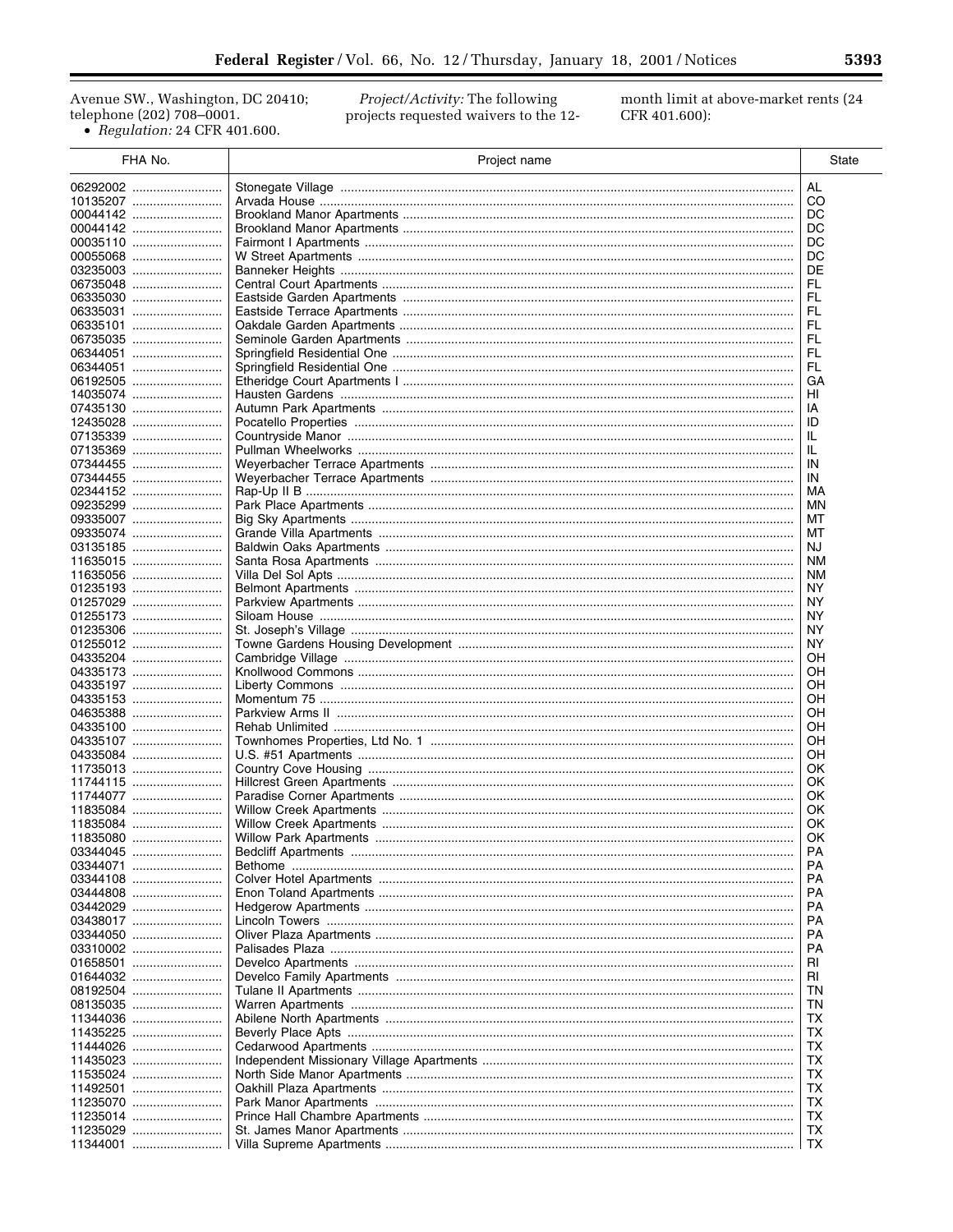| FHA No.                                                                                                                                  | Project name                  |                                                    |
|------------------------------------------------------------------------------------------------------------------------------------------|-------------------------------|----------------------------------------------------|
| 1344001<br>13344034<br>17144066<br>07535072<br>07535024<br>07535240<br>and a latter than the latter of the Manor<br>07535073<br>07535081 | Fairfield Homes<br>Lena Plaza | тх<br>WA<br>WA<br>WA<br>WI<br>WI<br>WI<br>WI<br>WI |

*Nature of Requirement:* HUD's regulation at 24 CFR 401.600 requires that projects be marked down to market rents within 12 months of their first expiration date after January 1, 1998. The intent of this provision is to ensure timely processing of requests for restructuring, and that the properties will not default on their FHA insured mortgages during the restructuring process.

*Granted By:* Ira Peppercorn, Director of OMHAR.

*Date Granted:* August 31, 2000. *Reasons Waived:* HUD determined that there was good cause for the waivers. The attached list of projects were not assigned to the PAEs in a timely manner or for which the restructuring analysis was unavoidably delayed due to no fault of the owner.

*Contact:* Dan Sullivan, Office of Multifamily Housing Assistance

Restructuring, Department of Housing and Urban Development, Portals Building, Suite 400, 1280 Maryland Avenue SW., Washington, DC 20410; telephone (202) 708–0001.

• *Regulations:* 24 CFR 401.600.

*Project/Activity:* The following projects requested waivers to the 12 month limit at above-market rents (24 CFR 401.600):

| FHA No.  | Project name | State     |
|----------|--------------|-----------|
| 10135218 |              | CO        |
| 00044150 |              | DC        |
| 06135053 |              | GA        |
| 06135037 |              | GA        |
| 07344381 |              | IN        |
| 00055019 |              | MD        |
| 00055019 |              | MD        |
| 00012005 |              | MD        |
| 00012005 |              | MD        |
| 00012005 |              | MD        |
| 00012005 |              | <b>MD</b> |
| 05235079 |              | <b>MD</b> |
| 02235011 |              | ME        |
| 02235011 |              | ME        |
| 09335056 |              | MT        |
| 04235042 |              | OH        |
|          |              | OH        |
| 04235180 |              | OH        |
| 11235145 |              | ТX        |
| 13355006 |              | TX        |
| 13355006 |              | ТX        |
| 13344034 |              | TX        |
| 13344034 |              | TX        |
| 05135057 |              | VA        |
|          |              |           |

*Nature of Requirement:* HUD's regulation at 24 CFR 401.600 requires that projects be marked down to market rents within 12 months of their first expiration date after January 1, 1998. The intent of this provision is to ensure timely processing of requests for restructuring, and that the properties will not default on their FHA insured mortgages during the restructuring process.

*Granted By:* Ira Peppercorn, Director of OMHAR.

*Date Granted:* September 22, 2000. *Reason Waived:* HUD determined that there was good cause for the waivers.

The attached list of projects were not assigned to the PAEs in a timely manner or for which the restructuring analysis was unavoidably delayed due to no fault of the owner.

*Contact:* Dan Sullivan, Office of Multifamily Housing Assistance Restructuring, Department of Housing and Urban Development, Portals Building, Suite 400, 1280 Maryland Avenue SW., Washington, DC 20410; telephone (202) 708–0001.

## **V. Regulatory Waivers Granted by the Office of Public and Indian Housing**

For further information about the following waiver actions, please see the name of the person which immediately follows the description of the waiver granted.

• *Regulation:* 24 CFR 950.980 as in effect at the time of grant award.

*Project/Activity:* A request was made by the Cheyenne River Housing Authority (CRHA), Eagle Butte, South Dakota, for a one-year extension of their FY 1994 FIC grant to continue support and funding for their Single Mother's Self-Sufficiency Program.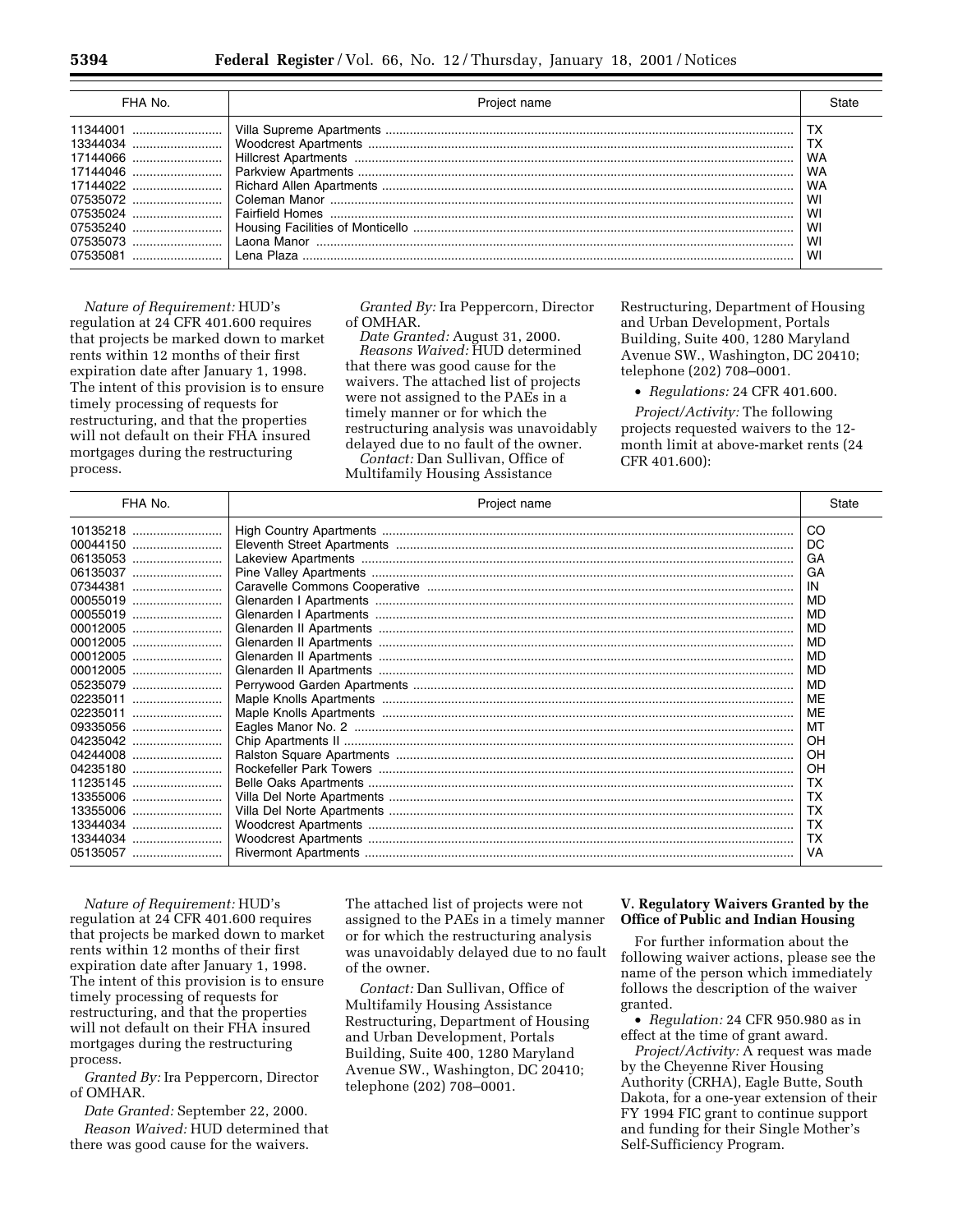*Nature of Requirement:* While no longer in effect, HUD's regulations at 24 CFR 950.980 governed the Family Investment Center (FIC) program at the time of the initial grant award. The FIC program does not have current regulations and the NOFA does not provide guidance on grant term extensions. The application kit states that the grant term will be of three to five years duration, depending upon the activities undertaken.

*Granted By:* Harold Lucas, Assistant Secretary for Public and Indian Housing.

*Date Granted:* June 19, 2000. *Reason Waived:* HUD determined that there was good cause for the waiver. The FIC grant awarded to the CRHA has funded the Single Mother's Self-Sufficiency Program which has provided basic life skills, training and transitional housing for many homeless single mothers, as well as educational opportunities to seventy-four young women, thirty-three of which have completed their entire educational plan; forty-one of the participating that have not completed their goals will be able to achieve them during this additional year of operating the program; the success of the program has prompted the Board of Directors to approve a pilot program for single fathers, providing the same services to men in the area; and the CRHA has been highly competent in submitting their annual reports and financial status reports to the Northern Plains ONAP in a timely manner.

*Contact:* Tracy C. Outlaw, National Office of Native American Programs (ONAP), Department of Housing and Urban Development, 1999 Broadway— Suite 3390, Denver, Colorado 80202, telephone: (303) 675–1600.

• *Regulation:* 24 CFR 963.10(d). *Project/Activity:* Tampa Housing Authority, Florida, Public Housing Program.

*Nature of Requirement:* HUD's regulation at 24 CFR 963.10(d) restricts a public housing agency (PHA) from contracting with a resident-owned business in excess of \$1,000,000.

*Granted By:* Harold Lucas, Assistant Secretary for Public and Indian Housing.

*Date Granted:* July 26, 2000. *Reason Waived:* HUD determined that there was good cause for the waiver. Approval of the waiver permitted the PHA to exceed the limit for contracting with resident-owned businesses and closed two Regional Inspector General Audit findings against the PHA.

*Contact:* Gerald Benoit, Director, Real Estate and Housing Performance Division, Office of Public and Indian Housing, Department of Housing and

Urban Development, 451 Seventh St. SW., Washington, DC 20410, telephone: (202) 708–0477.

• *Regulation:* 24 CFR 982.306(d). *Project/Activity:* Vermont State Housing Authority, Vermont, Housing Choice Voucher Program.

*Nature of Requirement:* HUD's regulation at 24 CFR 982.306(d) limits the circumstances under which a public housing agency may approve the leasing of a unit if the owner of the unit is a close relative of the family.

*Granted By:* Harold Lucas, Assistant Secretary for Public and Indian Housing.

*Date Granted:* August 2, 2000. *Reason Waived:* HUD determined that there was good cause for the waiver. Approval of the waiver permitted a voucher holder to lease a unit from a relative because of the unavailability of suitable vacant rental housing in the PHA's jurisdiction.

*Contact:* Gerald Benoit, Director, Real Estate and Housing Performance Division, Office of Public and Indian Housing, Department of Housing and Urban Development, 451 Seventh St. SW., Washington, DC 20410, telephone: (202) 708–0477.

• *Regulation:* 24 CFR 982.306(d). *Project/Activity:* Saint Paul Public Housing Agency, Minnesota, Housing Choice Voucher Program.

*Nature of Requirement:* HUD's regulation at 24 CFR 982.306(d) limits the circumstances under which a public housing agency may approve the leasing of a unit if the owner of the unit is a close relative of the family.

*Granted By:* Harold Lucas, Assistant Secretary for Public and Indian Housing.

*Date Granted:* August 7, 2000. *Reason Waived:* HUD determined that there was good cause for the waiver. Approval of the waiver permitted a large family to find suitable housing to lease under the housing choice voucher program. The availability of vacant units with three or more bedrooms in the PHA's jurisdiction was extremely low. The market area vacancy rate was less than one percent.

*Contact:* Gerald Benoit, Director, Real Estate and Housing Performance Division, Office of Public and Indian Housing, Department of Housing and Urban Development, 451 Seventh St. SW., Washington, DC 20410, telephone: (202) 708–0477.

• *Regulation:* 24 CFR 982.306(d). *Project/Activity:* Northeast Nebraska Joint Housing Authority, Nebraska, Housing Choice Voucher Program

*Nature of Requirement:* HUD's regulation at 24 CFR 982.306(d) limits the circumstances under which a public housing agency (PHA) may approve the leasing of a unit if the owner of the unit is a close relative of the family.

*Granted By:* Harold Lucas, Assistant Secretary for Public and Indian Housing.

*Date Granted:* August 11, 2000. *Reason Waived:* HUD determined that there was good cause for the waiver. Approval of the waiver permitted a voucher holder to lease a unit from a relative in a small rural area where there was limited availability of eligible housing units to lease under the program.

*Contact:* Gerald Benoit, Director, Real Estate and Housing Performance Division, Office of Public and Indian Housing, Department of Housing and Urban Development, 451 Seventh St. SW., Washington, DC 20410, telephone: (202) 708–0477.

• *Regulation:* 24 CFR 983.4(a)(3). *Project/Activity:* Burlington Housing Authority (BHA), Vermont, Project-Based Certificate Program.

*Nature of Requirement:* HUD's regulation at 24 CFR 983.4(a)(3) governs HUD approval of PHA submissions of intent to attach Project based assistance to units. Project-based units proposed for attachment may not be under a tenant-based or Project-based HAP contract or otherwise committed through issuance of certificates or under agreements to enter into HAP contract.

*Granted By:* Harold Lucas, Assistant Secretary for Public and Indian Housing.

*Date Granted:* July 20, 2000. *Reason Waived:* HUD determined that there was good cause for the waiver. Approval of the waiver permitted applicants on the BHA waiting list to be assisted sooner, since BHA will not be required to hold voucher assistance as long for future Project-based use, and the waiver also permitted improved utilization of BHA voucher funding during the ACC terms of voucher increments consistent with HUD policy to fully use units reserved under the ACC and allocated budget authority.

*Contact:* Gerald Benoit, Director, Real Estate and Housing Performance Division, Office of Public and Indian Housing, Department of Housing and Urban Development, 451 Seventh St. SW., Washington, DC 20410, telephone: (202) 708–0477.

• *Regulation:* 24 CFR 1000.214. *Project/Activity:* A request was made by the Match-E-Be-Nash-Shw-Wish band of Pottawatomi Indians (MBPI), Door, Michigan, to submit their Indian Housing Plan (IHP) to the Eastern Woodlands beyond the due date of July 1, 1999.